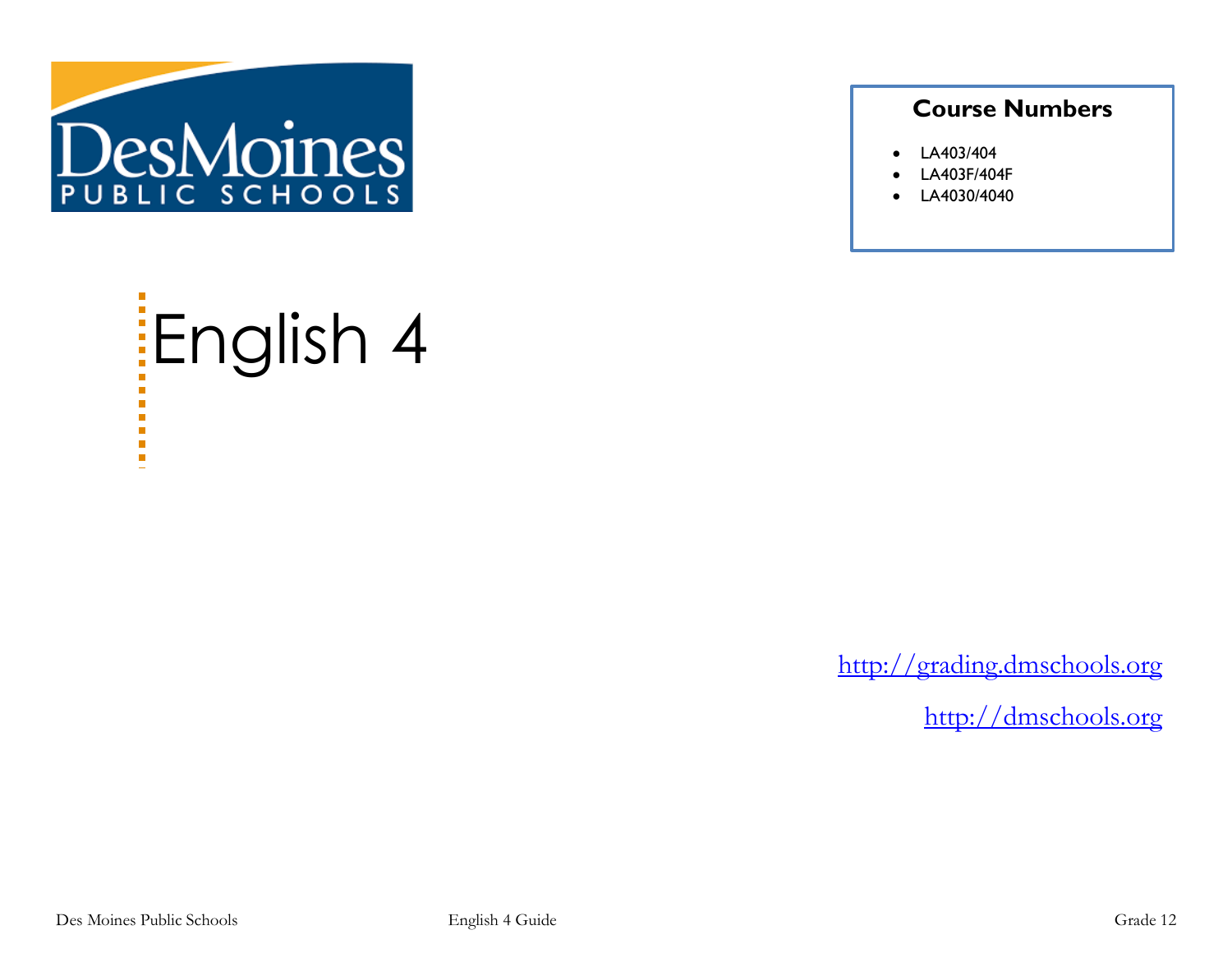### **Foreword**

English IV includes a survey of world literature studied in a thematic approach to critically evaluate information based on relevancy, objectivity, and reliability. Students will write several compositions using expository and argumentative techniques, including a research project. This project will include an articulated research question or thesis statement and incorporate findings while adhering to a consistent format for documentation. Text should range from multiple regions of the world and eras of literary significance.

# **Geographic Regions and Eras of World Literature**



Medieval Enlightenment Post-Modern Victorian 1200 BCE-1485 1485 CE-1790 1790 CE-1901 1902 CE-Today

# **How to use this document:**

**This curriculum guide is** *not…*

- A lock-step instructional guide detailing exactly when and how you teach.
- Meant to restrict your creativity as a teacher.
- A ceiling of what your students can learn, nor a set of unattainable goals.

**Instead, the curriculum guide** *is* **meant to be a common vision for student learning and a set of targets and success criteria directed related to grade-level standards by which to measure and report student progress and provide meaningful feedback.**

The curriculum guide outlines the learning that is **most essential** for student success; it is our district's guaranteed and viable curriculum. The expectation is that every student in our district, regardless of school or classroom, will have access to and learn these targets. As the classroom teacher, you should use the curriculum guide to help you to decide how to scaffold up to the learning targets and extend your students' learning beyond them.

Within this document, you will find a foundational structure for planning sequential instruction in the classroom which can be supplemented with materials from any number of the linked resources.

Please consider this guide a living and dynamic document, subject to change and a part of a continuous feedback loop.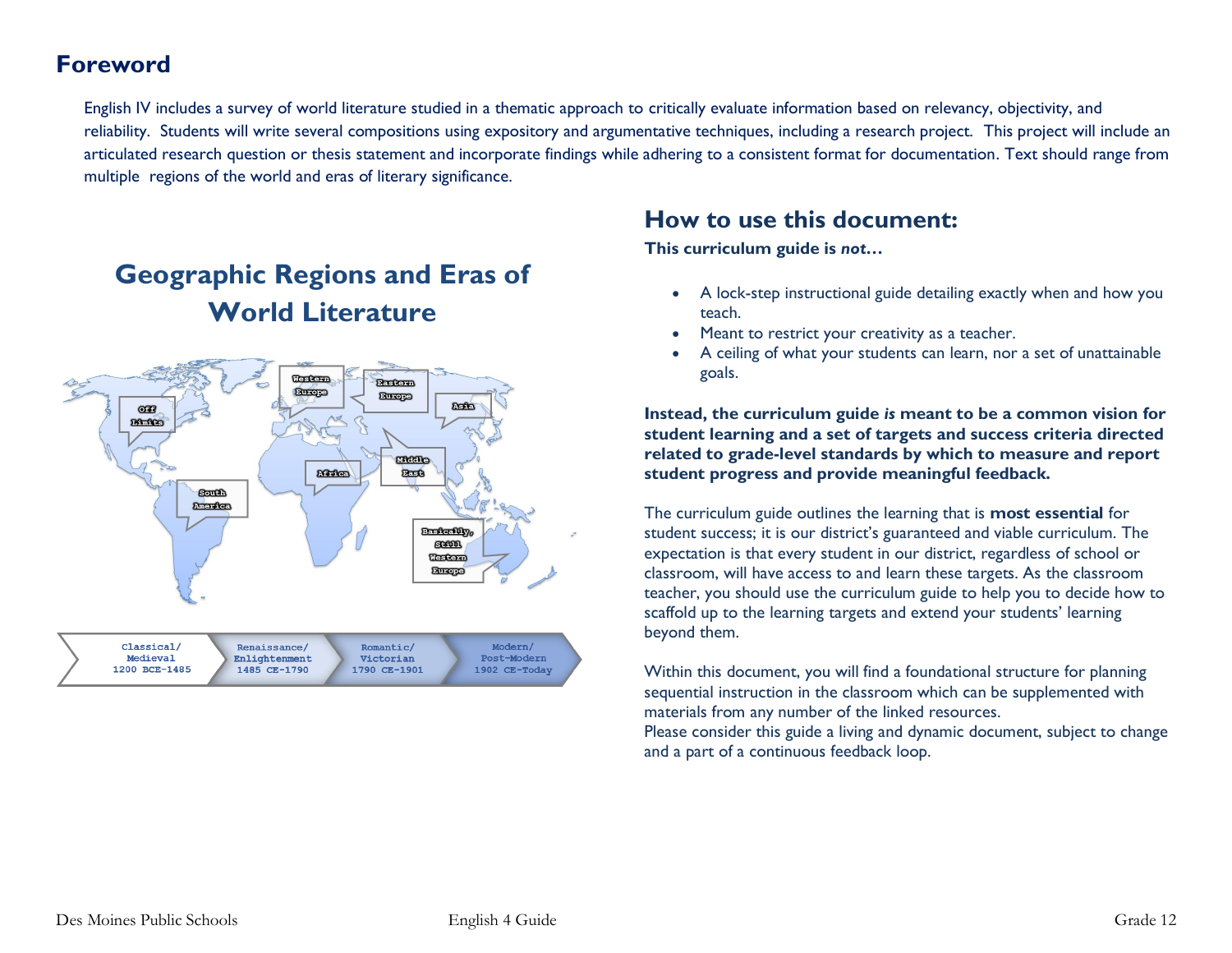| <b>Semester</b>                                             | Unit 1: The Mechanisms of Meaning                       |                                                    | Unit 2: Themes Around the World  | <b>Extended Topics SI</b>                                                                                                       |                                                               |
|-------------------------------------------------------------|---------------------------------------------------------|----------------------------------------------------|----------------------------------|---------------------------------------------------------------------------------------------------------------------------------|---------------------------------------------------------------|
|                                                             | <b>Topic I: Interpreting</b><br><b>Complex Language</b> | <b>Topic 2: Analyzing</b><br><b>Text Structure</b> | <b>Topic 3: Analyzing Themes</b> | Topic 5:<br><b>Collaborating in</b><br><b>Discussions</b>                                                                       | Topic 6:<br><b>Constructing</b><br>Writing                    |
| <b>Reporting</b><br><u>frequency for</u><br>Cycle 1         | 4 weeks                                                 | 4 weeks                                            | 8 weeks                          | Evidence can be collected throughout the<br>semester and topic scores continually updated to<br>reflect increase in complexity. |                                                               |
| Approximate<br>beginning and end<br>dates for the<br>topics | $8/24 - 9/23$                                           | $9/26 - 10/28$                                     | $11/1 - 1/13$                    |                                                                                                                                 |                                                               |
| <b>Standards Aligned</b>                                    | RL.11-12.4<br>RL.11-12.5                                | $RI.I.I-12.5$                                      | $RL.$   $-12.2$                  | $SL.11 - 12.1$                                                                                                                  | $W.I.I-12.4$<br>$W.II-I2.5$<br>$L.11 - 12.1$<br>$L.11 - 12.2$ |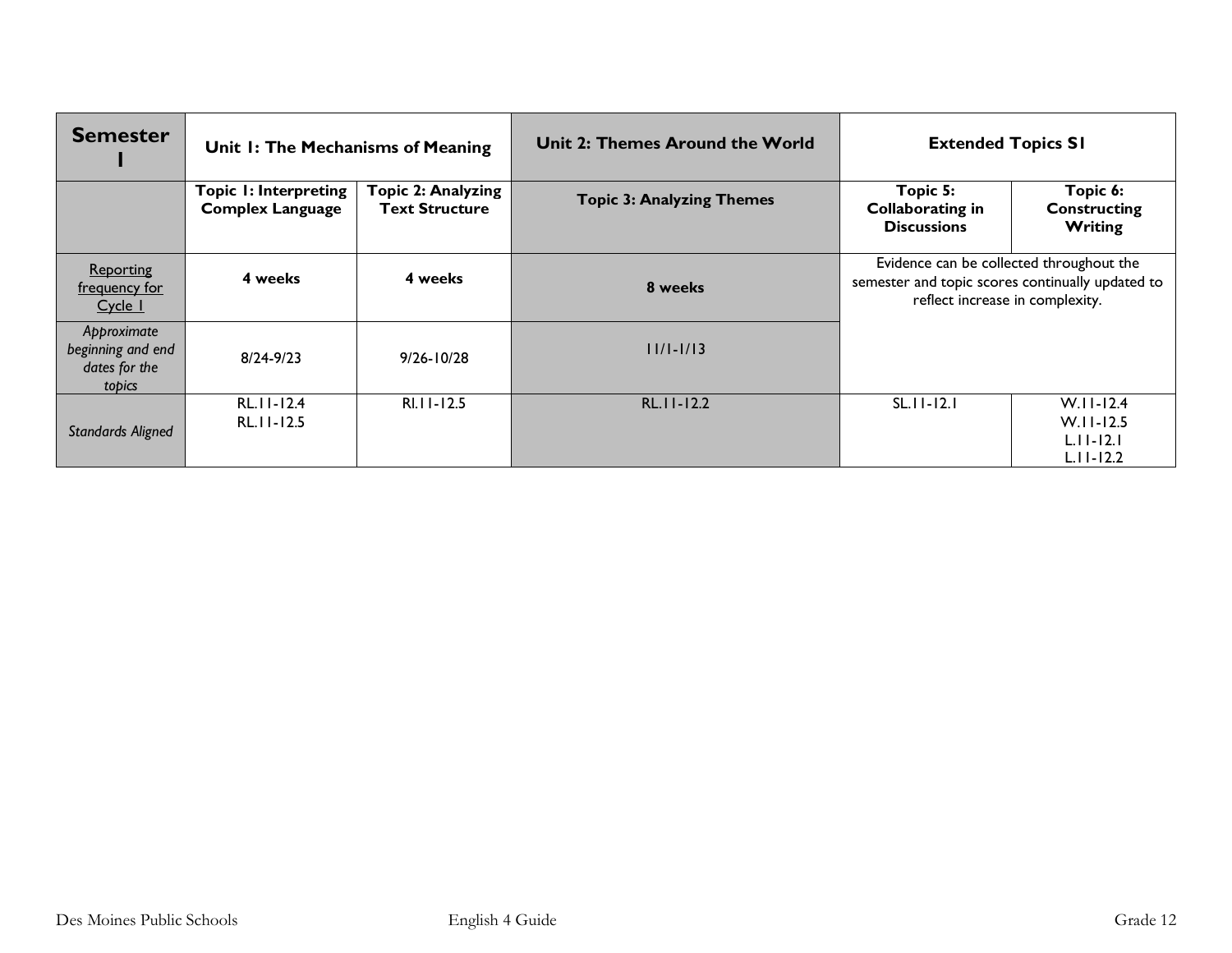# **Standards-Referenced Grading Basics**

### **Our purpose in collecting a body of evidence is to:**

- Allow teachers to determine a defensible and credible topic score based on a representation of student learning over time.
- Clearly communicate where a student's learning is based on a topic scale to inform instructional decisions and push student growth.
- Show student learning of targets through multiple and varying points of data
- Provide opportunities for feedback between student and teacher.

|                                                            | <b>Evidence shows the student</b>                                                        |                         |
|------------------------------------------------------------|------------------------------------------------------------------------------------------|-------------------------|
|                                                            | Demonstrates proficiency (AT) in all learning targets<br>and success at Level 4          | 4.0                     |
|                                                            | Demonstrates proficiency (AT) in all learning targets<br>with partial success at Level 4 | 3.5                     |
| Start at Level 3 when<br>determining a topic $\rightarrow$ | Demonstrates proficiency (AT) in all learning targets                                    | 3.0                     |
| score.                                                     | Demonstrates proficiency (AT) in at least half of the<br>learning targets                | 2.5                     |
|                                                            | Demonstrates some success criteria (PT) toward all<br>learning targets                   | 2.0                     |
|                                                            | Demonstrates some success criteria (PT) towards some<br>of the learning targets          | 1.5                     |
|                                                            | Does not yet meet minimum criteria for the targets.                                      | $\mathsf{I}.\mathsf{O}$ |
|                                                            | Produces no evidence appropriate to the learning<br>targets at any level                 | 0                       |

### **Scoring**

A collaborative scoring process is encouraged to align expectations of the scale to artifacts collected. Routine use of a collaborative planning and scoring protocol results in calibration and a collective understanding of evidence of mastery. Enough evidence should be collected to accurately represent a progression of student learning as measured by the topic scale. Teachers look at all available evidence to determine a topic score. All topic scores should be defensible and credible through a body of evidence.

**\*\*\*Only scores of 4, 3.5, 3, 2.5, 2, 1.5, 1, and 0 can be entered as Topic Scores**.

# **Multiple Opportunities**

Philosophically, there are two forms of multiple opportunities, both of which require backwards design and intentional planning. One form is opportunities planned by the teacher throughout the unit of study and/or throughout the semester. The other form is reassessment of learning which happens after completing assessment of learning at the end of a unit or chunk of learning.

Students will be allowed multiple opportunities to demonstrate proficiency. Teachers need reliable pieces of evidence to be confident students have a good grasp of the learning topics before deciding a final topic score. To make standards-referenced grading work, the idea of "multiple opportunities" is emphasized. If after these opportunities students still have not

### **Guiding Practices of Standards-Referenced Grading**

- **1.** A consistent 4-point grading scale will be used.
- **2.** Student achievement and behavior will be reported separately.
- **3.** Scores will be based on a body of evidence.
- **4.** Achievement will be organized by learning topic and converted to a grade at semester's end.
- **5.** Students will have multiple opportunities to demonstrate proficiency.
- **6.** Accommodations and modifications will be provided for exceptional learners.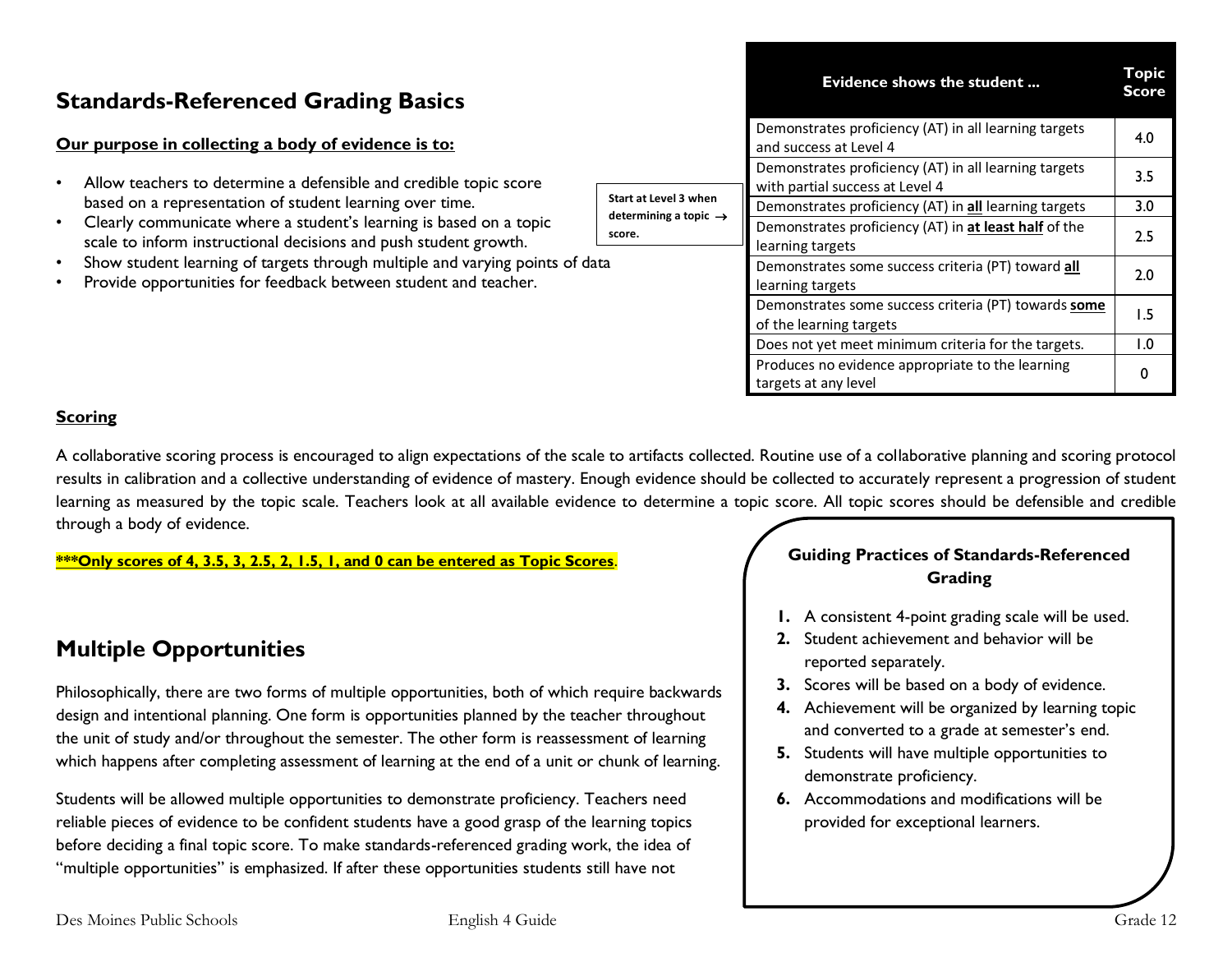# **Anatomy of a Scale**

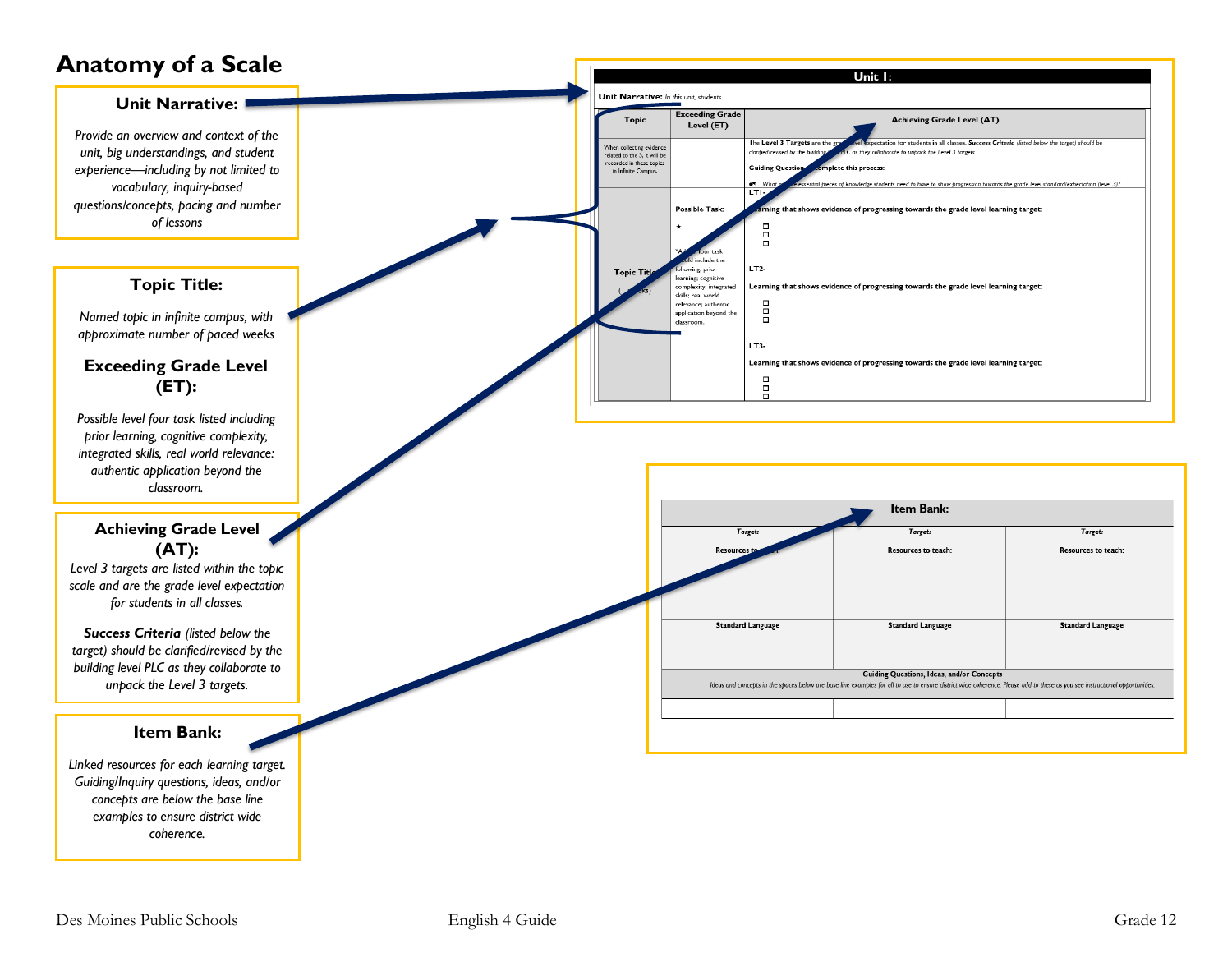# **Unit 1: The Mechanisms of Meaning**

**Unit Narrative:** A unit that addresses the specific structural choices made by an author, especially those related to word choice and figurative language, in understanding intended meanings of world literature.

Topic Overview: An in depth vocabulary study, this Topic asks students to explore many examples of complex text that utilize figurative language. Figurative language includes metaphor, simile, **analogy**, **allusion**, **epiphany**, **double entendre**, hyperbole, euphemism, oxymoron, and paradox. Bolded types are of particular emphasis at this level.

| <b>Topic</b>                                                                                                | <b>Achieving Grade Level (AT)</b>                                                                                                                                                                                                                                                                                                                  |
|-------------------------------------------------------------------------------------------------------------|----------------------------------------------------------------------------------------------------------------------------------------------------------------------------------------------------------------------------------------------------------------------------------------------------------------------------------------------------|
| When collecting evidence<br>related to the 3, it will be<br>recorded in these topics<br>in Infinite Campus. | The Level 3 Targets are the grade level expectation for students in all classes. Success Criteria (listed below the target) should be clarified/revised by the building level PLC as<br>they collaborate to unpack the Level 3 targets.<br><b>Guiding Question to complete this process:</b>                                                       |
|                                                                                                             | What are the essential pieces of knowledge students need to have to show progression towards the grade-level standard/expectation (level 3)?                                                                                                                                                                                                       |
|                                                                                                             | LTIA- Analyze the impact of specific word choices on meaning and tone in a text, including words with multiple meanings or<br>language that is of artistic value                                                                                                                                                                                   |
| Topic I:<br><b>Interpreting</b><br><b>Complex</b><br>Language                                               | Learning that shows evidence of progressing towards grade-level learning target:<br>Describe the tone of a text<br>$\Box$<br>Identify specific words that impact the meaning and tone<br>Analyze how word choice affects meaning and tone<br>Support analysis with evidence from the text                                                          |
|                                                                                                             | LTIC- Analyze the role of figurative language in a text<br>Learning that shows evidence of progressing towards grade-level learning target:<br>Identify and interpret multiple examples of figurative language in a text<br>Analyze how figurative language influence the meaning of the text<br>⊔<br>Support analysis with evidence from the text |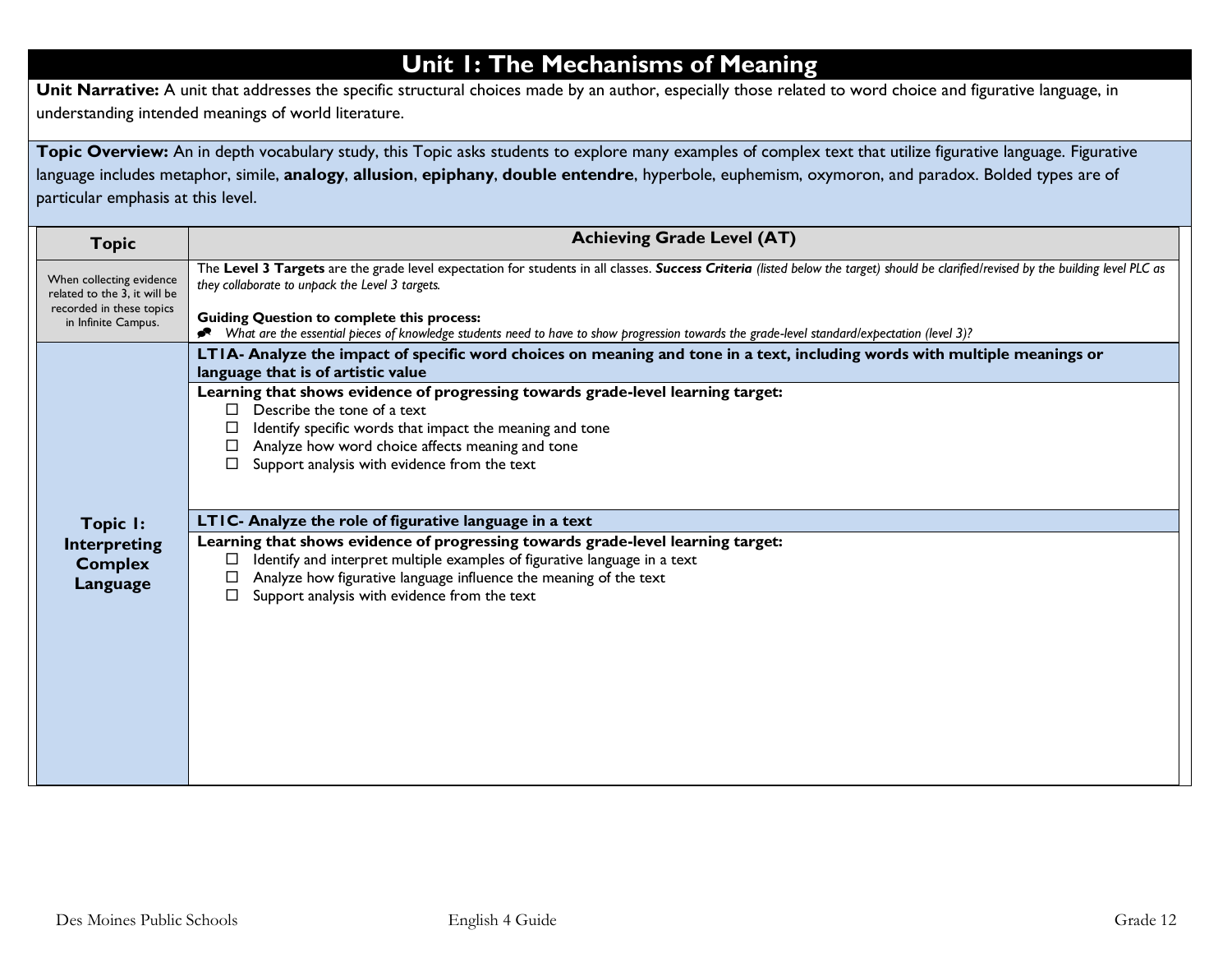| <b>Item Bank:</b>                                                                                                                                                         |                                                                                                                                                                             |  |  |  |
|---------------------------------------------------------------------------------------------------------------------------------------------------------------------------|-----------------------------------------------------------------------------------------------------------------------------------------------------------------------------|--|--|--|
| <b>IATarget:</b><br><b>Resources to Teach:</b>                                                                                                                            | ICTarget:<br><b>Resources to teach:</b>                                                                                                                                     |  |  |  |
|                                                                                                                                                                           |                                                                                                                                                                             |  |  |  |
|                                                                                                                                                                           |                                                                                                                                                                             |  |  |  |
|                                                                                                                                                                           |                                                                                                                                                                             |  |  |  |
| Standard Language: CCSS ELA RL.11-12.4                                                                                                                                    | Standard Language: CCSS ELA L.II-12.5                                                                                                                                       |  |  |  |
| Determine the meaning of words and phrases as they are used in the text, including<br>figurative and connotative meanings; analyze the impact of specific word choices on | Demonstrate understanding of figurative language, word relationships, and nuances in<br>word meanings.                                                                      |  |  |  |
| meaning and tone, including words with multiple meanings or language that is                                                                                              |                                                                                                                                                                             |  |  |  |
| particularly fresh, engaging, or beautiful. (Include Shakespeare as well as other authors.)                                                                               |                                                                                                                                                                             |  |  |  |
|                                                                                                                                                                           | <b>Guiding Questions, Ideas, and/or Concepts</b>                                                                                                                            |  |  |  |
|                                                                                                                                                                           | Ideas and concepts in the spaces below are base line examples for all to use to ensure district wide coherence. Please add to these as you see instructional opportunities. |  |  |  |
|                                                                                                                                                                           |                                                                                                                                                                             |  |  |  |
|                                                                                                                                                                           |                                                                                                                                                                             |  |  |  |
|                                                                                                                                                                           |                                                                                                                                                                             |  |  |  |
|                                                                                                                                                                           |                                                                                                                                                                             |  |  |  |
|                                                                                                                                                                           |                                                                                                                                                                             |  |  |  |
|                                                                                                                                                                           |                                                                                                                                                                             |  |  |  |
|                                                                                                                                                                           |                                                                                                                                                                             |  |  |  |
|                                                                                                                                                                           |                                                                                                                                                                             |  |  |  |
|                                                                                                                                                                           |                                                                                                                                                                             |  |  |  |
|                                                                                                                                                                           |                                                                                                                                                                             |  |  |  |
|                                                                                                                                                                           |                                                                                                                                                                             |  |  |  |
|                                                                                                                                                                           |                                                                                                                                                                             |  |  |  |
|                                                                                                                                                                           |                                                                                                                                                                             |  |  |  |
|                                                                                                                                                                           |                                                                                                                                                                             |  |  |  |
|                                                                                                                                                                           |                                                                                                                                                                             |  |  |  |
|                                                                                                                                                                           |                                                                                                                                                                             |  |  |  |
|                                                                                                                                                                           |                                                                                                                                                                             |  |  |  |
|                                                                                                                                                                           |                                                                                                                                                                             |  |  |  |
|                                                                                                                                                                           |                                                                                                                                                                             |  |  |  |
|                                                                                                                                                                           |                                                                                                                                                                             |  |  |  |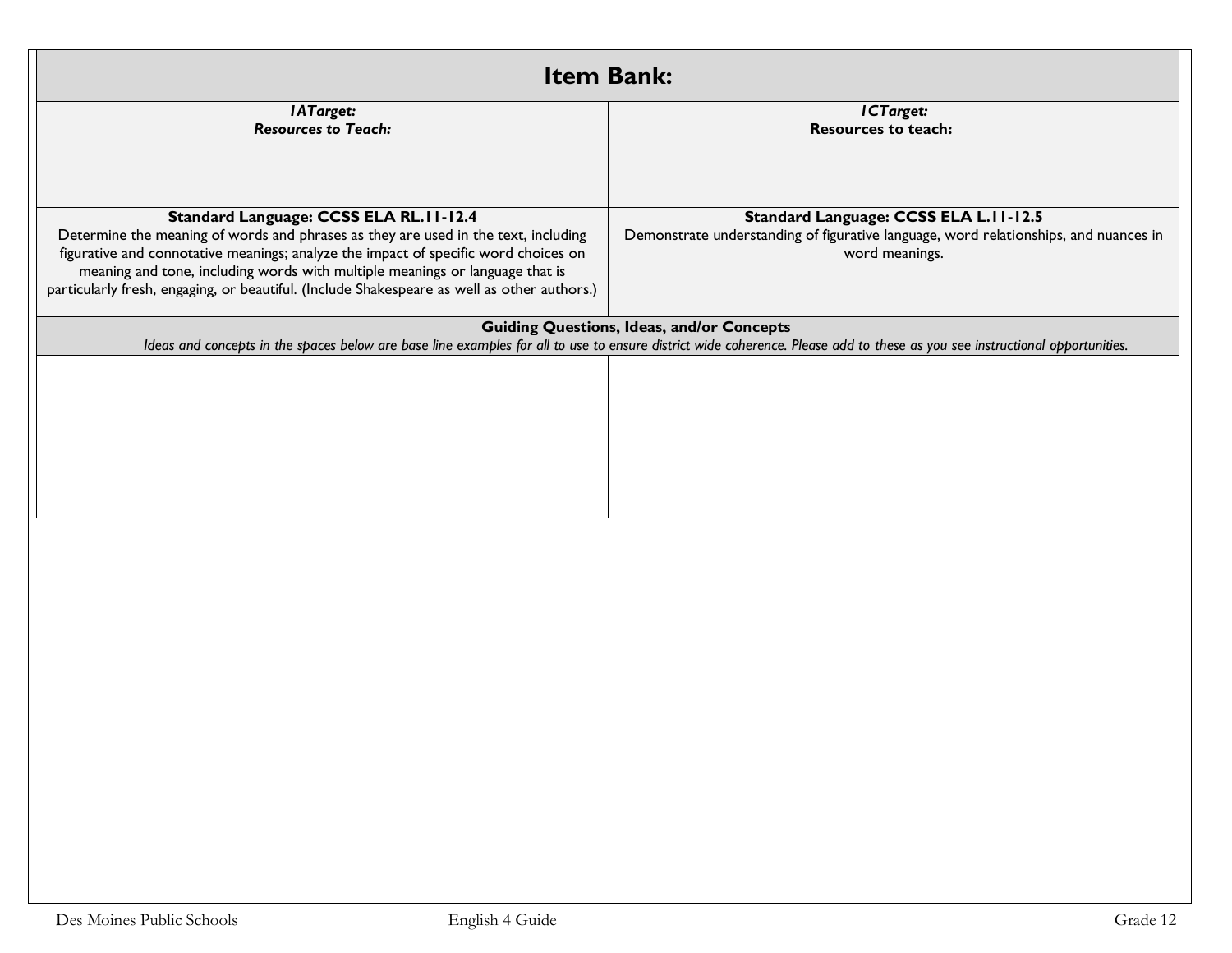| <b>Topic Overview:</b>                                                                                      |                                                                                                                                                                                                                                                                                                                                                                                                                                                                                                     |
|-------------------------------------------------------------------------------------------------------------|-----------------------------------------------------------------------------------------------------------------------------------------------------------------------------------------------------------------------------------------------------------------------------------------------------------------------------------------------------------------------------------------------------------------------------------------------------------------------------------------------------|
| <b>Topic</b>                                                                                                | <b>Achieving Grade Level (AT)</b>                                                                                                                                                                                                                                                                                                                                                                                                                                                                   |
| When collecting evidence<br>related to the 3, it will be<br>recorded in these topics<br>in Infinite Campus. | The Level 3 Targets are the grade-level expectation for students in all classes. These are directly related to State of lowa standards.<br>Success Criteria (listed below the target) should be clarified/revised by the building level PLC as they collaborate to unpack the Level 3 targets.<br><b>Guiding Question to complete this process:</b><br>What are the essential pieces of knowledge students need to have to show progression towards the grade level standard/expectation (level 3)? |
|                                                                                                             | LT2A- Analyze an author's choices concerning how to structure specific parts of a text (e.g., the choice of where to being or end a<br>story, the choice to provide a comedic or tragic resolution) contribute to its overall structure and meaning                                                                                                                                                                                                                                                 |
|                                                                                                             | Learning that shows evidence of progressing towards grade-level learning target:<br>$\Box$ Identify the general plot structure of a text<br>Describe specific structural choices made by the author that go beyond the plot structure<br>Analyze how an author's specific structural choices contribute to the overall structure and meaning of the text<br>Support analysis with evidence from the text<br>ப                                                                                       |
|                                                                                                             | LT2B- Analyze how an author's structural choices contribute to its aesthetic impact                                                                                                                                                                                                                                                                                                                                                                                                                 |
| Topic 2:<br><b>Analyzing Text</b><br><b>Structure</b>                                                       | Learning that shows evidence of progressing towards grade-level learning target:<br>Identify aesthetic impact created by an author's choices<br>⊔ ⊢<br>Analyze how an author's choices concerning how to structure specific parts of a text contribute to the aesthetic impact of a text<br>$\Box$ Support analysis with evidence from the text                                                                                                                                                     |
|                                                                                                             |                                                                                                                                                                                                                                                                                                                                                                                                                                                                                                     |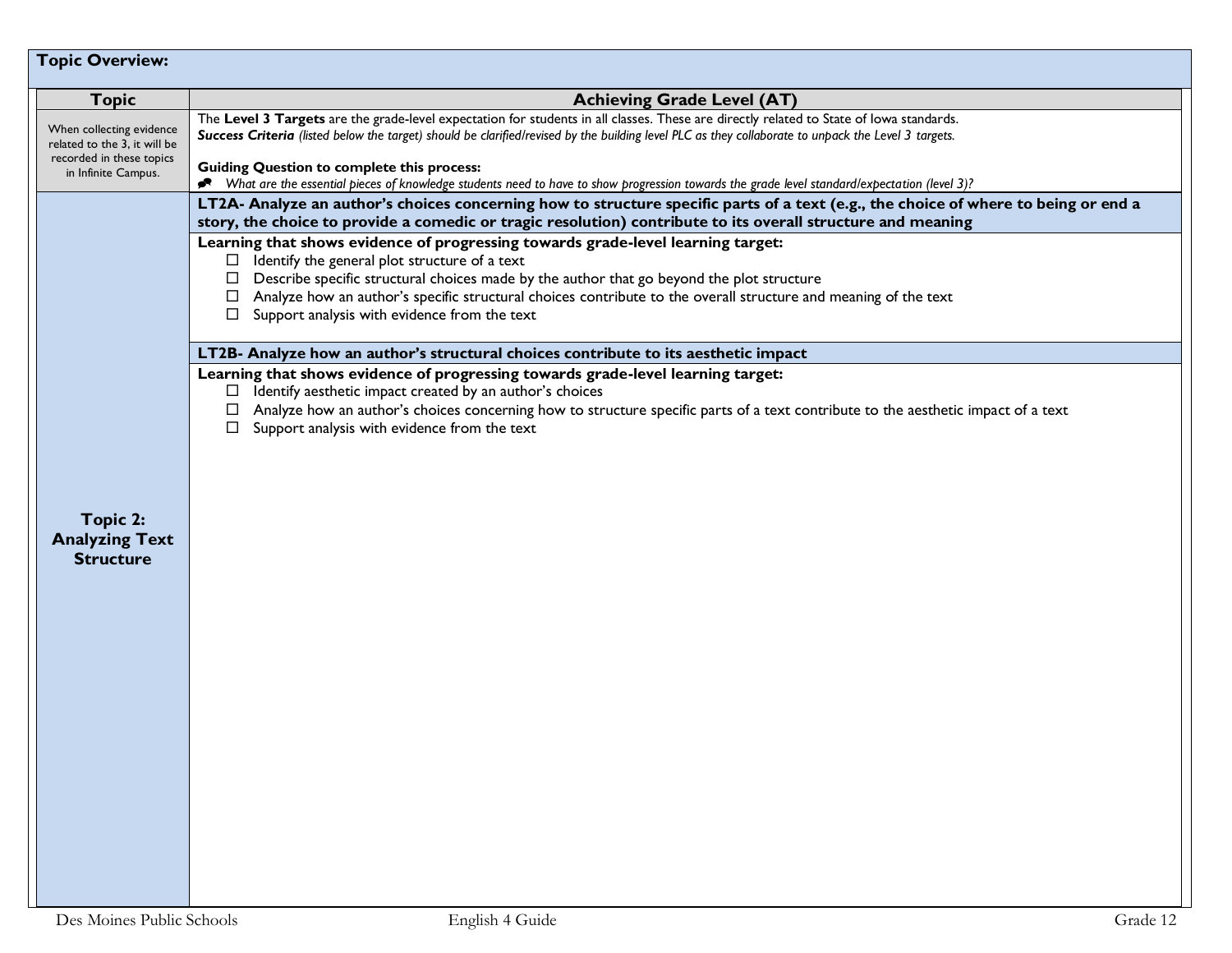| <b>Item Bank:</b>                                                                                                                                                                                                                                                                                                                  |                                                                                                                                                                                                                                                                                                                                    |  |  |  |
|------------------------------------------------------------------------------------------------------------------------------------------------------------------------------------------------------------------------------------------------------------------------------------------------------------------------------------|------------------------------------------------------------------------------------------------------------------------------------------------------------------------------------------------------------------------------------------------------------------------------------------------------------------------------------|--|--|--|
| 2ATarget:<br><b>Resources to teach:</b>                                                                                                                                                                                                                                                                                            | 2BTarget:<br><b>Resources to teach:</b>                                                                                                                                                                                                                                                                                            |  |  |  |
| Standard Language: CCSS ELA RL.11-12.5<br>Analyze how an author's choices concerning how to structure specific parts of a text<br>(e.g., the choice of where to begin or end a story, the choice to provide a comedic or<br>tragic resolution) contribute to its overall structure and meaning as well as its aesthetic<br>impact. | Standard Language: CCSS ELA RL.11-12.5<br>Analyze how an author's choices concerning how to structure specific parts of a text<br>(e.g., the choice of where to begin or end a story, the choice to provide a comedic or<br>tragic resolution) contribute to its overall structure and meaning as well as its aesthetic<br>impact. |  |  |  |
|                                                                                                                                                                                                                                                                                                                                    | <b>Guiding Questions, Ideas, and/or Concepts</b><br>Ideas and concepts in the spaces below are base line examples for all to use to ensure district wide coherence. Please add to these as you see instructional opportunities.                                                                                                    |  |  |  |
|                                                                                                                                                                                                                                                                                                                                    |                                                                                                                                                                                                                                                                                                                                    |  |  |  |
|                                                                                                                                                                                                                                                                                                                                    |                                                                                                                                                                                                                                                                                                                                    |  |  |  |
|                                                                                                                                                                                                                                                                                                                                    |                                                                                                                                                                                                                                                                                                                                    |  |  |  |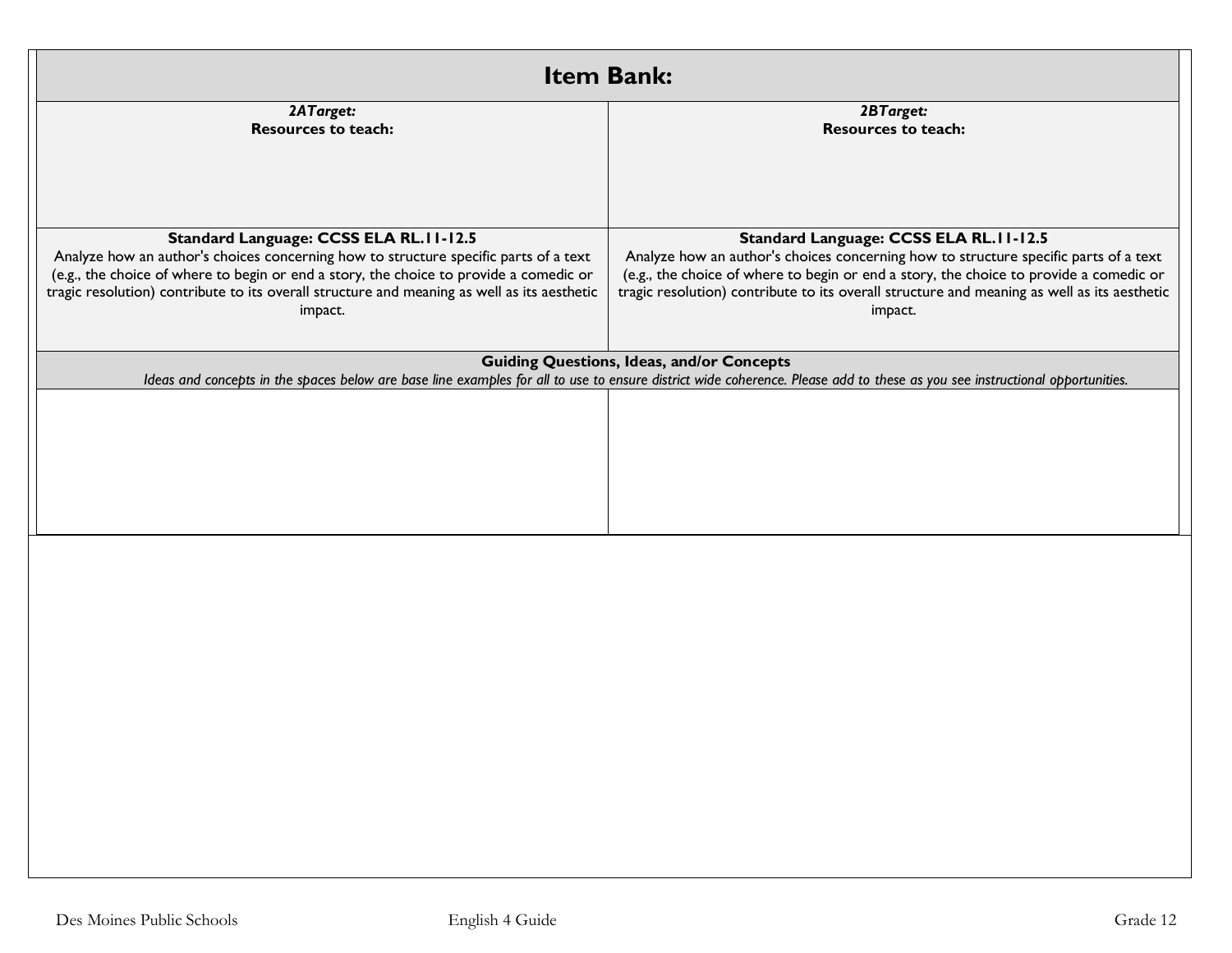# **Unit 2: Themes Around the World**

**Unit Narrative:** A unit focused on a deep dive into themes, including a broad look at universal themes, present in texts from all around the world and across the span of literary history.

### **Topic Overview: Topic Achieving Grade Level (AT)** When collecting evidence related to the 3, it will be recorded in these topics in Infinite Campus. The **Level 3 Targets** are the grade level expectation for students in all classes. *Success Criteria (listed below the target) should be clarified/revised by the building level PLC as they collaborate to unpack the Level 3 targets.*  **Guiding Question to complete this process:** *What are the essential pieces of knowledge students need to have to show progression towards the grade-level standard/expectation (level 3)?* **Topic 3: Interpreting Themes LT3A- Analyze how two or more works of literature from different regions and eras treat similar, universal themes Learning that shows evidence of progressing towards grade-level learning target:**   $\Box$  Identify a common theme in multiple texts  $\Box$  Compare themes from different regions or eras  $\square$  Support analysis with evidence from the text **LT3B- Analyze the development of two or more themes over the course of a single text Learning that shows evidence of progressing towards grade-level learning target:**   $\Box$  Identify two themes in a text.  $\Box$  Identify how each theme is introduced and developed over the course of the text.  $\Box$  Support analysis with evidence from the text **LT3C- Analyze how themes interact and build on one another Learning that shows evidence of progressing towards grade-level learning target:**   $\Box$  Describe how one theme impacts another throughout the story (multiple impacts).  $\Box$  Describe how one theme adds to or enhances another theme.  $\square$  Support analysis with evidence from the text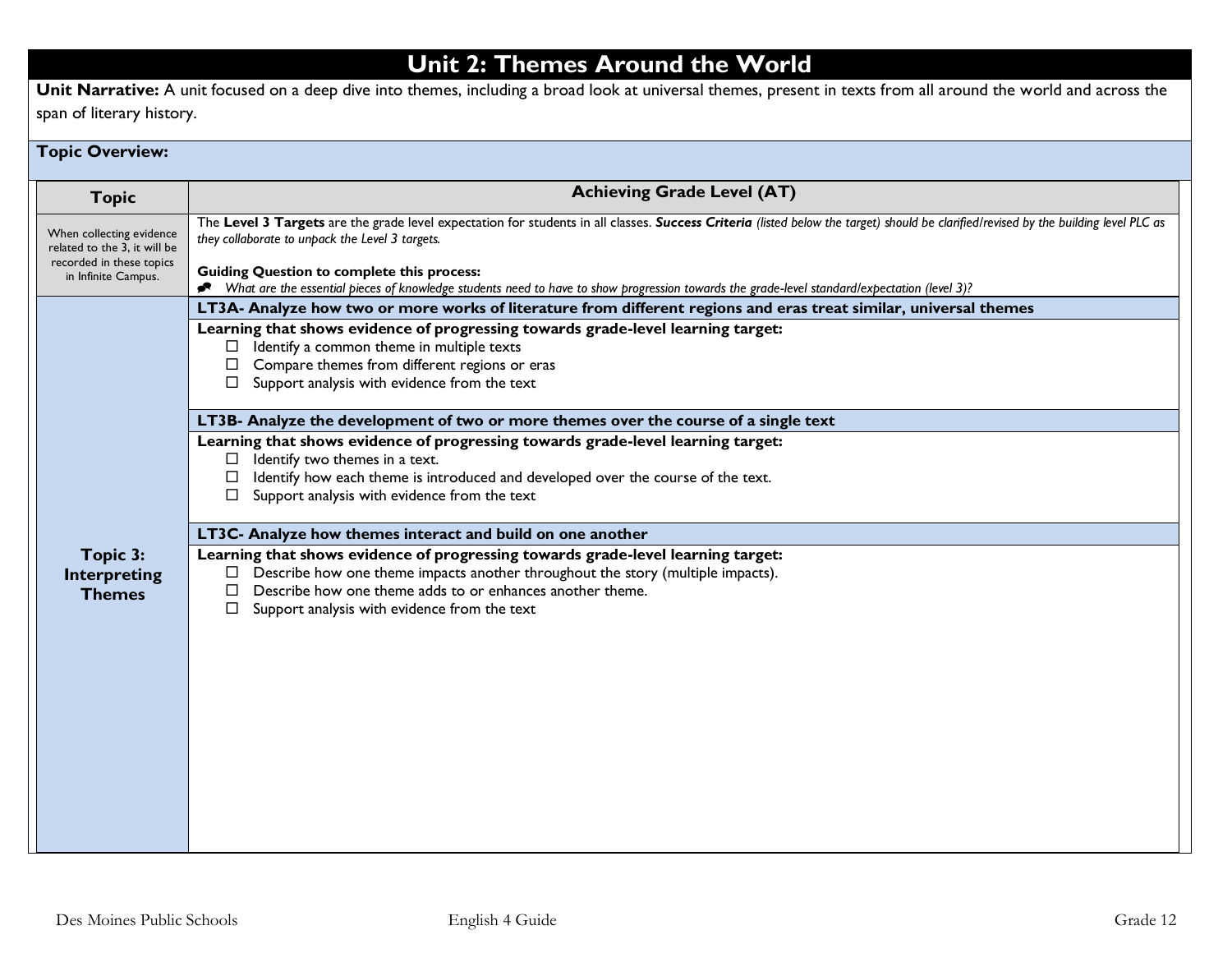| Item Bank:                                                                                                                                                                                                                                                                                   |                                                  |  |  |  |  |
|----------------------------------------------------------------------------------------------------------------------------------------------------------------------------------------------------------------------------------------------------------------------------------------------|--------------------------------------------------|--|--|--|--|
| 3BTarget:<br><b>Resources to teach:</b>                                                                                                                                                                                                                                                      | 3CTarget:<br><b>Resources to teach:</b>          |  |  |  |  |
| Standard Language: CCSS ELA RL.11-12.2<br>Determine two or more themes or central ideas of a text and analyze their development over the course of the text, including how they interact and build on one another to produce a complex<br>account; provide an objective summary of the text. |                                                  |  |  |  |  |
| Ideas and concepts in the spaces below are base line examples for all to use to ensure district wide coherence. Please add to these as you see instructional opportunities.                                                                                                                  |                                                  |  |  |  |  |
|                                                                                                                                                                                                                                                                                              |                                                  |  |  |  |  |
|                                                                                                                                                                                                                                                                                              |                                                  |  |  |  |  |
|                                                                                                                                                                                                                                                                                              |                                                  |  |  |  |  |
|                                                                                                                                                                                                                                                                                              |                                                  |  |  |  |  |
|                                                                                                                                                                                                                                                                                              |                                                  |  |  |  |  |
|                                                                                                                                                                                                                                                                                              |                                                  |  |  |  |  |
|                                                                                                                                                                                                                                                                                              |                                                  |  |  |  |  |
|                                                                                                                                                                                                                                                                                              |                                                  |  |  |  |  |
|                                                                                                                                                                                                                                                                                              |                                                  |  |  |  |  |
|                                                                                                                                                                                                                                                                                              |                                                  |  |  |  |  |
|                                                                                                                                                                                                                                                                                              |                                                  |  |  |  |  |
|                                                                                                                                                                                                                                                                                              |                                                  |  |  |  |  |
|                                                                                                                                                                                                                                                                                              | <b>Guiding Questions, Ideas, and/or Concepts</b> |  |  |  |  |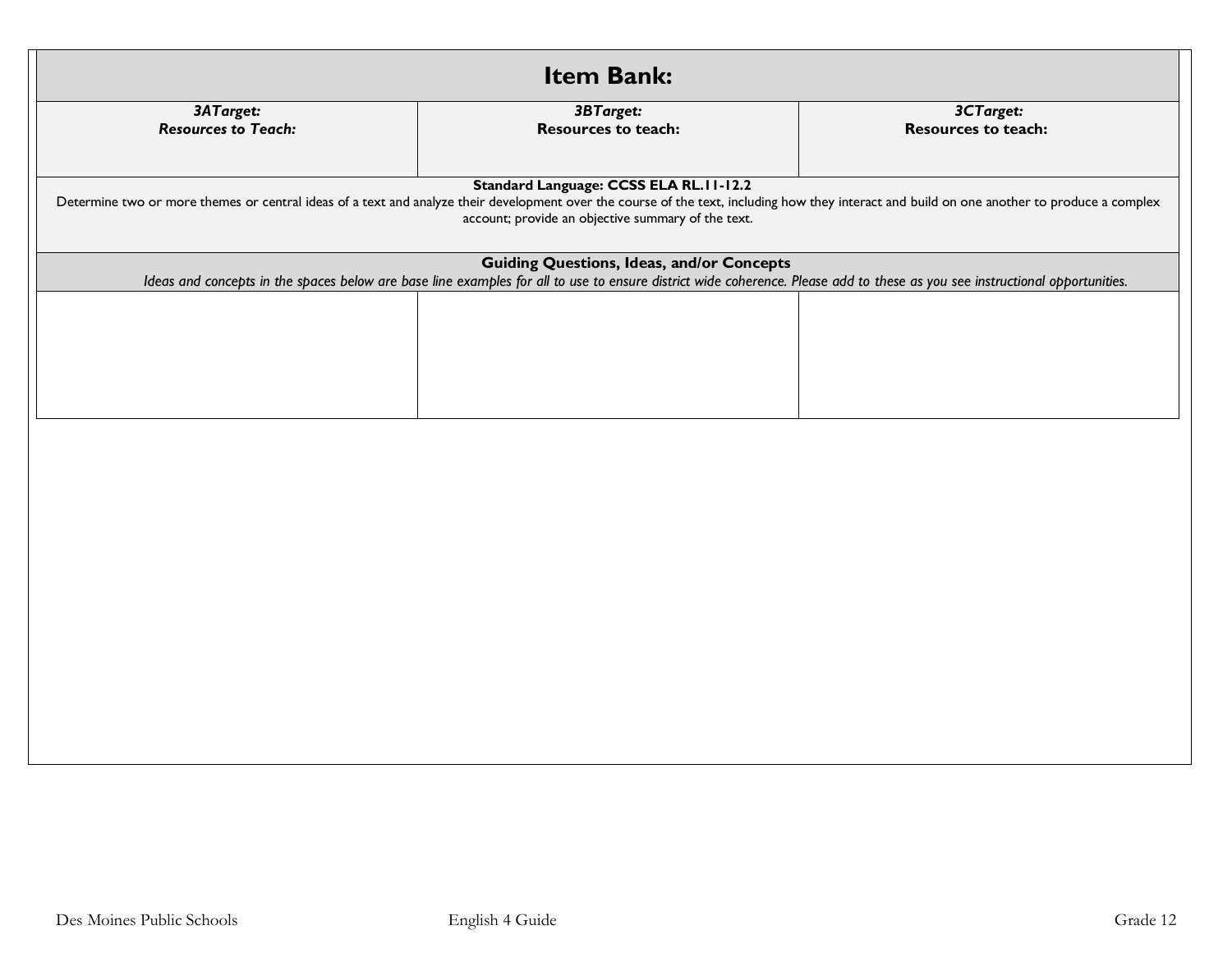# **Extended Topics S1**

Unit Narrative: Some skills are so fundamental to the function and organization of a course that they persist throughout the course instead of being limited to a specific unit. These skills are described in this section of the curriculum guide and should be taught in tandem with unit-based instruction throughout the year.

**Topic Overview:** This topic is collected and reported in both semesters. Activities used to collect evidence for this topic should be rooted in text-based discussion in a variety of formats. Students may need explicit instruction in academic discussion norms to support authentic conversations with peers. Propelling a conversation forward requires more than asking a pre-determined question. Support students in active listening strategies to enhance their ability to respond in thoughtful ways.

| <b>Topic</b>                                                                                                | <b>Achieving Grade Level (AT)</b>                                                                                                                                                                                                                                                              |  |  |
|-------------------------------------------------------------------------------------------------------------|------------------------------------------------------------------------------------------------------------------------------------------------------------------------------------------------------------------------------------------------------------------------------------------------|--|--|
| When collecting evidence<br>related to the 3, it will be<br>recorded in these topics<br>in Infinite Campus. | The Level 3 Targets are the grade level expectation for students in all classes. These are directly related to State of lowa standards.<br>Success Criteria (listed below the target) should be clarified/revised by the building level PLC as they collaborate to unpack the Level 3 targets. |  |  |
|                                                                                                             | <b>Guiding Question to complete this process:</b><br>Nhat are the essential pieces of knowledge students need to have to show progression towards the grade level standard/expectation (level 3)?                                                                                              |  |  |
|                                                                                                             | LT5A- Students work productively in various roles with other participants.                                                                                                                                                                                                                     |  |  |
|                                                                                                             | Learning that shows evidence of progressing towards grade-level learning target:                                                                                                                                                                                                               |  |  |
|                                                                                                             | Focus actively on independent and collaborative tasks.<br>Change or reinforce ideas or perspectives based on new, credible information and experiences.                                                                                                                                        |  |  |
|                                                                                                             | Evaluate personal contributions.                                                                                                                                                                                                                                                               |  |  |
|                                                                                                             | Evaluate group dynamic.                                                                                                                                                                                                                                                                        |  |  |
|                                                                                                             | LT5B- Students can generate ideas, positions, products, and solutions to problems.                                                                                                                                                                                                             |  |  |
|                                                                                                             | Learning that shows evidence of progressing towards grade-level learning target:                                                                                                                                                                                                               |  |  |
|                                                                                                             | Provide textual evidence to support ideas.<br>Respond thoughtfully to perspectives of others.                                                                                                                                                                                                  |  |  |
| Topic 5:                                                                                                    | Pose questions to others to clarify, verify, or challenge ideas and conclusions<br>$\Box$                                                                                                                                                                                                      |  |  |
| <b>Collaborating in</b><br><b>Discussions</b>                                                               |                                                                                                                                                                                                                                                                                                |  |  |
| SI                                                                                                          |                                                                                                                                                                                                                                                                                                |  |  |
|                                                                                                             |                                                                                                                                                                                                                                                                                                |  |  |
|                                                                                                             |                                                                                                                                                                                                                                                                                                |  |  |
|                                                                                                             |                                                                                                                                                                                                                                                                                                |  |  |
|                                                                                                             |                                                                                                                                                                                                                                                                                                |  |  |
|                                                                                                             |                                                                                                                                                                                                                                                                                                |  |  |
|                                                                                                             |                                                                                                                                                                                                                                                                                                |  |  |
|                                                                                                             |                                                                                                                                                                                                                                                                                                |  |  |
|                                                                                                             |                                                                                                                                                                                                                                                                                                |  |  |
|                                                                                                             |                                                                                                                                                                                                                                                                                                |  |  |
|                                                                                                             |                                                                                                                                                                                                                                                                                                |  |  |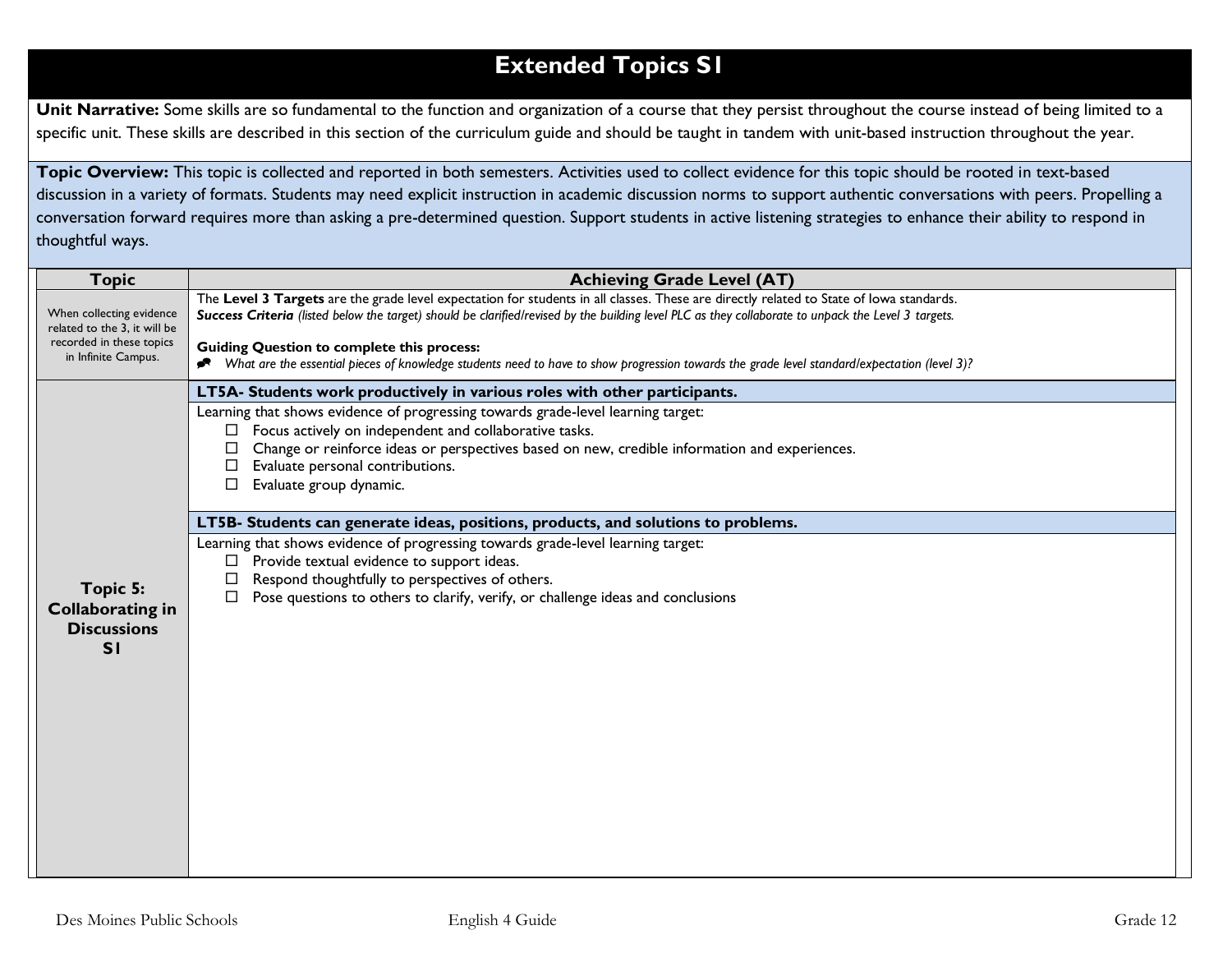| <b>Item Bank:</b>                                                                                                                                                                                                                                                                                                                |                                                                                                                                                                                                                                 |  |  |  |
|----------------------------------------------------------------------------------------------------------------------------------------------------------------------------------------------------------------------------------------------------------------------------------------------------------------------------------|---------------------------------------------------------------------------------------------------------------------------------------------------------------------------------------------------------------------------------|--|--|--|
| 5ATarget:<br><b>Resources to Teach</b>                                                                                                                                                                                                                                                                                           | <b>5BTarget:</b><br><b>Resources to Teach</b>                                                                                                                                                                                   |  |  |  |
| <b>Standard Language</b><br><b>CCSS ELA SL. II-12.1</b><br>Initiate and participate effectively in a range of collaborative discussions (one-on-one, in groups, and teacher-led) with diverse partners on grades 9-10 topics, texts, and issues,<br>building on others' ideas and expressing their own clearly and persuasively. |                                                                                                                                                                                                                                 |  |  |  |
|                                                                                                                                                                                                                                                                                                                                  | <b>Guiding Questions, Ideas, and/or Concepts</b><br>Ideas and concepts in the spaces below are base line examples for all to use to ensure district wide coherence. Please add to these as you see instructional opportunities. |  |  |  |
|                                                                                                                                                                                                                                                                                                                                  |                                                                                                                                                                                                                                 |  |  |  |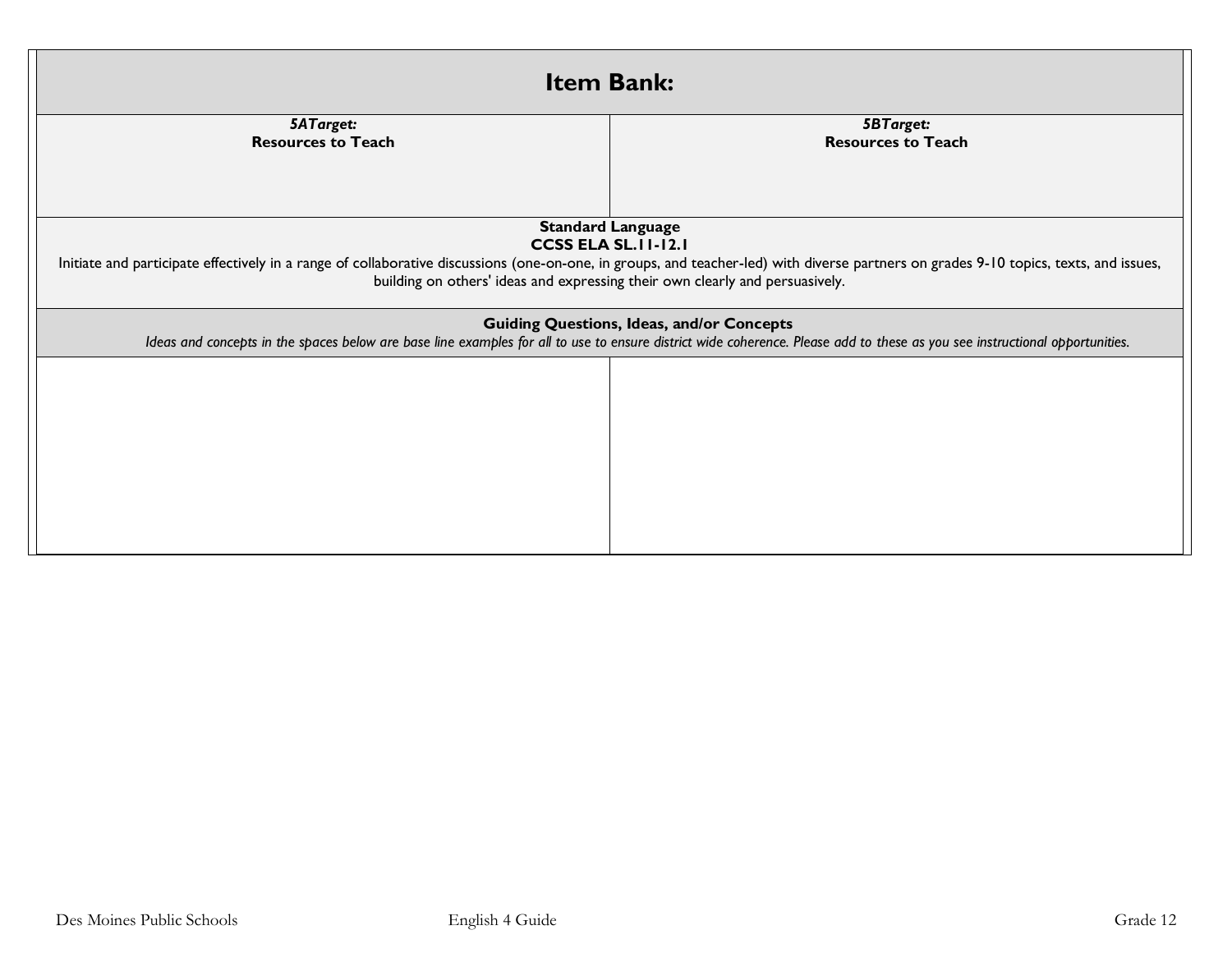Topic Overview: Instruction around sound principles of English grammar, vocabulary, punctuation, capitalization, and spelling are foundational to the Language Arts classroom. To fully assess student's understanding of these concepts, they must be applied to writing. This topic is intended to assess students work in the writing process as they work to improve their command of written English. While specific instruction may need to live at the success criteria level, assessment of student progress should focus wholistically on the student's application of skills in writing.

| <b>Topic</b>                                                                         | <b>Achieving Grade Level (AT)</b>                                                                                                                                                                                                                                                                                                                   |  |  |  |
|--------------------------------------------------------------------------------------|-----------------------------------------------------------------------------------------------------------------------------------------------------------------------------------------------------------------------------------------------------------------------------------------------------------------------------------------------------|--|--|--|
| When collecting evidence<br>related to the 3, it will be<br>recorded in these topics | The Level 3 Targets are the grade level expectation for students in all classes. These are directly related to State of lowa standards.<br>Success Criteria (listed below the target) should be clarified/revised by the building level PLC as they collaborate to unpack the Level 3 targets.<br><b>Guiding Question to complete this process:</b> |  |  |  |
| in Infinite Campus.                                                                  | * What are the essential pieces of knowledge students need to have to show progression towards the grade level standard/expectation (level 3)?                                                                                                                                                                                                      |  |  |  |
|                                                                                      | LT6A- Engage in the writing process to produce clear and coherent writing for multiple purposes.                                                                                                                                                                                                                                                    |  |  |  |
|                                                                                      | Learning that shows evidence of progressing towards grade-level learning target:<br>$\Box$ Develop a plan for writing, focusing on what is most significant for a specific purpose and audience                                                                                                                                                     |  |  |  |
|                                                                                      | $\Box$ Produce clear and coherent writing in which the development is appropriate to the task, purpose and audience.                                                                                                                                                                                                                                |  |  |  |
|                                                                                      | $\Box$ Create multiple drafts, examining rough drafts and considering ways to revise through the addition or subtraction of material.                                                                                                                                                                                                               |  |  |  |
|                                                                                      | LT6B- Demonstrate command of conventions of standard English                                                                                                                                                                                                                                                                                        |  |  |  |
|                                                                                      | Learning that shows evidence of progressing towards grade-level learning target:                                                                                                                                                                                                                                                                    |  |  |  |
|                                                                                      | $\Box$ Use apostrophes to form possessives, including irregular plural nouns<br>$\Box$ Use a semicolon to join related independent clauses                                                                                                                                                                                                          |  |  |  |
|                                                                                      | Spell correctly<br>$\Box$                                                                                                                                                                                                                                                                                                                           |  |  |  |
|                                                                                      | LT6C- Utilize textual evidence to support analysis                                                                                                                                                                                                                                                                                                  |  |  |  |
| Topic 6:<br><b>Constructing</b><br>Writing<br>SI                                     | Learning that shows evidence of progressing towards grade-level learning target:<br>Integrate quotes and citations while maintaining the flow of ideas (dialogue quotes) (MLA)<br>Integrate quotations and citations using a colon (MLA)<br>□<br>Use standard formatting for source acknowledgement according to MLA style guidelines<br>$\Box$     |  |  |  |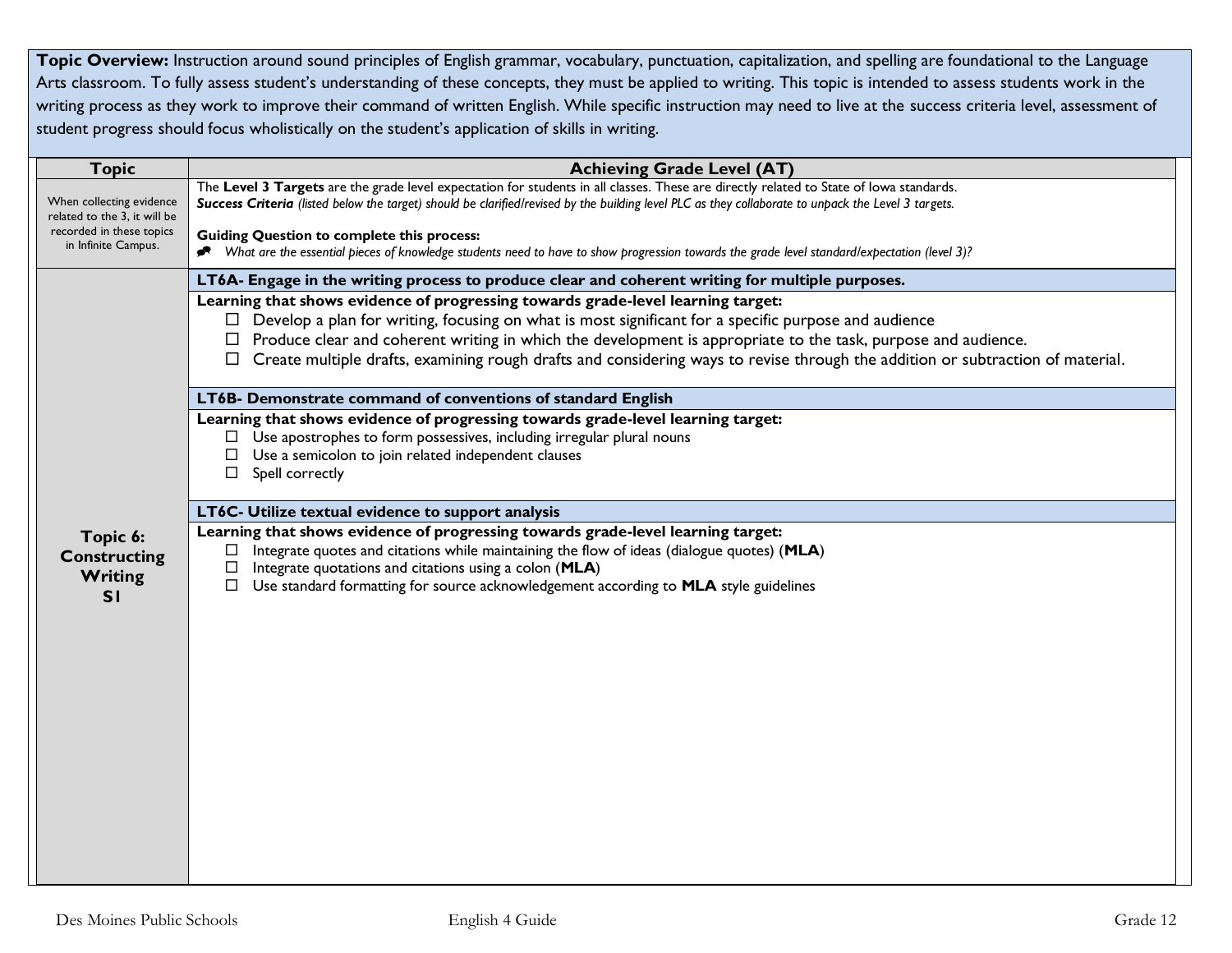| <b>Item Bank:</b>                                                  |                                                                                                                                                                                                                                 |                                                                                                     |  |  |  |
|--------------------------------------------------------------------|---------------------------------------------------------------------------------------------------------------------------------------------------------------------------------------------------------------------------------|-----------------------------------------------------------------------------------------------------|--|--|--|
| 6ATarget:<br><b>Resources to teach:</b><br><b>NoRedInk Premium</b> | 6BTarget:<br><b>Resources to teach:</b><br>NoRedInk Premium                                                                                                                                                                     | 6CTarget:<br><b>Resources to teach:</b><br>The Bedford Handbook<br><b>Purdue Online Writing Lab</b> |  |  |  |
|                                                                    | <b>Guiding Questions, Ideas, and/or Concepts</b><br>Ideas and concepts in the spaces below are base line examples for all to use to ensure district wide coherence. Please add to these as you see instructional opportunities. |                                                                                                     |  |  |  |
|                                                                    |                                                                                                                                                                                                                                 |                                                                                                     |  |  |  |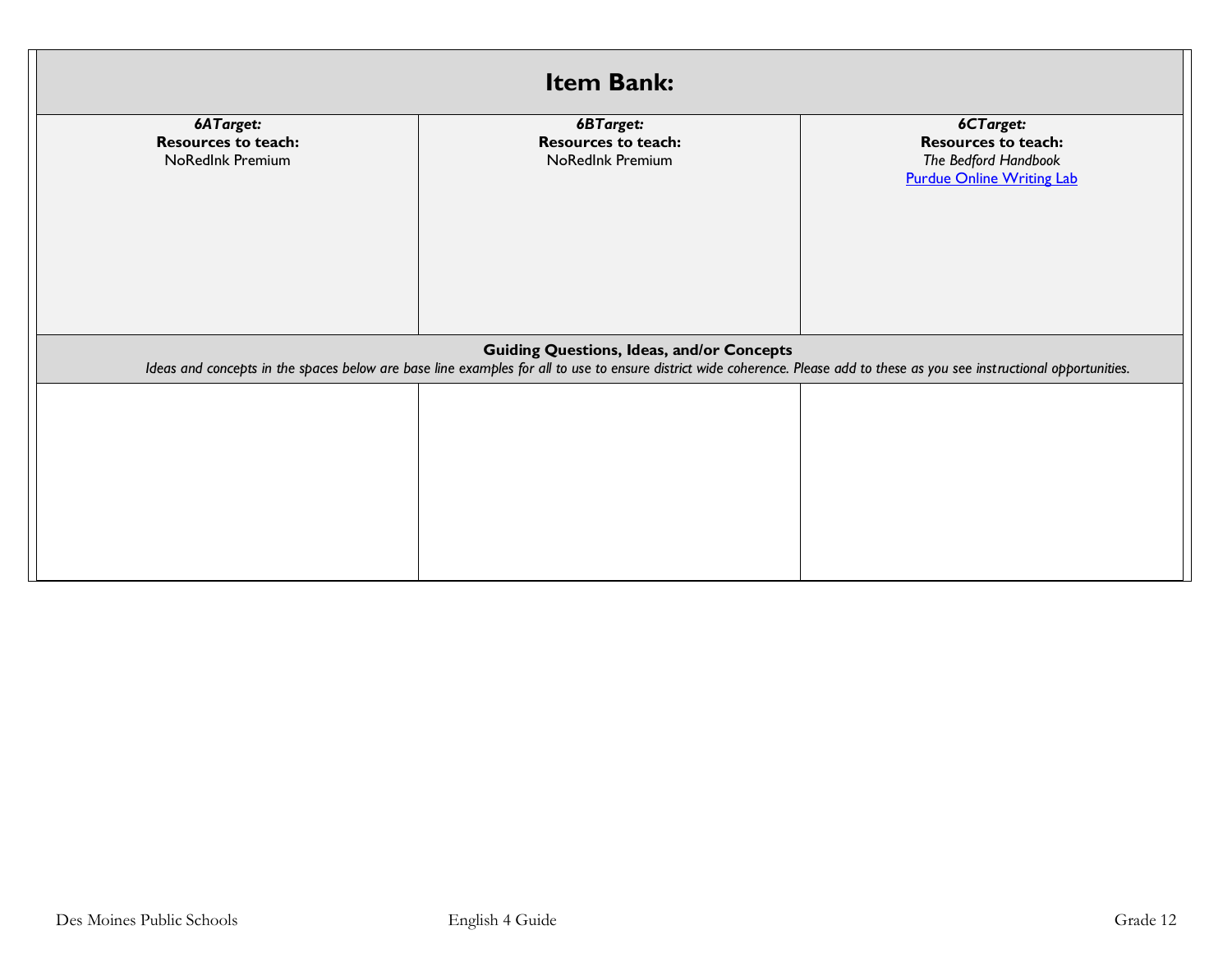| <b>Semester</b>                                             | <b>Unit 3: Perspectives</b><br>In the Time of the Butterflies<br>G12 In the Time of the Butterflies (word docs) |                                                                                                                                                                                                           | Unit 4: Argument<br><b>Unit 4 Resource Folder</b> |                                                    | <b>Extended Topics S2</b>                                                                                                          |                                                              |
|-------------------------------------------------------------|-----------------------------------------------------------------------------------------------------------------|-----------------------------------------------------------------------------------------------------------------------------------------------------------------------------------------------------------|---------------------------------------------------|----------------------------------------------------|------------------------------------------------------------------------------------------------------------------------------------|--------------------------------------------------------------|
|                                                             | <b>Topic 7: Analyzing</b><br><b>Perspectives</b>                                                                | <b>Topic 8: Writing</b><br><b>Literary Analyses</b>                                                                                                                                                       | <b>Topic 9: Conducting</b><br><b>Research</b>     | <b>Topic 10: Presenting</b><br><b>Findings</b>     | Topic II:<br><b>Collaborating</b><br><u>in</u><br><b>Discussions</b>                                                               | Topic 12:<br><b>Constructing</b><br><b>Writing</b>           |
| Reporting<br>frequency of<br>Cycle 1                        | 10 weeks                                                                                                        |                                                                                                                                                                                                           | 3 weeks                                           | 3 weeks                                            | Evidence can be collected<br>throughout the semester and<br>topic scores continually updated<br>to reflect increase in complexity. |                                                              |
| Approximate<br>beginning and<br>end dates for<br>the topics | $\bullet$<br>$\bullet$<br>$\bullet$<br>$\bullet$<br>$\bullet$                                                   | Section 1 1/19-2/3 (10 class periods)<br>Section 2 2/1-2/17 (10 class periods)<br>Section 3 2/20-3/3 (10 class periods)<br>Section 4 3/6-3/31 (13 class periods)<br>Section 5 4/3-4/14 (10 class periods) | $4/17 - 5/5$<br>(13 class periods)                | $5/8 - 5/23$<br>(12 class periods)                 |                                                                                                                                    |                                                              |
| <b>Standards</b><br>Aligned                                 | $RL$ . $11 - 12.6$                                                                                              | $W.I.I-I2.I$<br>$W.I.I-12.9$                                                                                                                                                                              | $W.I.I-I2.7$<br>$W.I.I-12.8$                      | $SL.11 - 12.2$<br>$SL.11 - 12.4$<br>$SL.11 - 12.5$ | $SL.9 - 10.$                                                                                                                       | $W.9 - 10.4$<br>$W.9 - 10.5$<br>$L.9 - 10.1$<br>$L.9 - 10.2$ |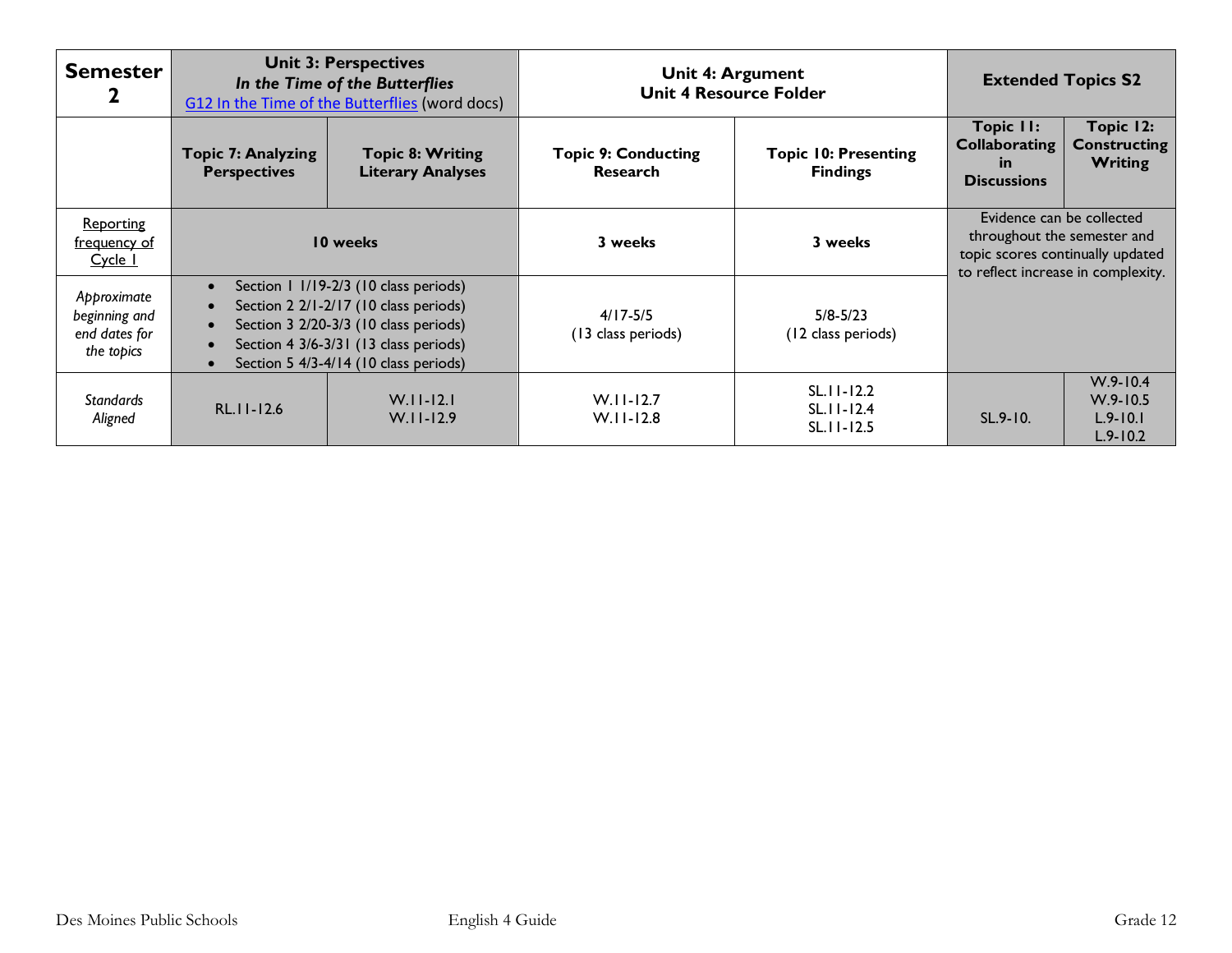# **Unit 3: Perspectives -** *In the Time of the Butterflies***, Odell HSLP**

Unit Narrative: How does one exhibit bravery in the face of extreme danger? What does it mean to fight for what you believe in? In this unit, we will consider the question *What makes a revolutionary?* by exploring the Dominican Republic under the Trujillo regime. To do this, we will read Julia Alvarez's historical fiction novel *In the Time of the Butterflies,* examine relevant informational material, and view a documentary film to supplement background knowledge. We will develop skills for closely analyzing the use and function of literary, rhetorical, and stylistic elements within multiple genres. To demonstrate our understanding of *In the Time of the Butterflies*, we will construct a literary analysis essay that analyzes the novel through the perspective of a single literary criticism lens.

### **Topic Overview:**

| <b>Topic</b>                                             | <b>Achieving Grade Level (AT)</b>                                                                                                                                                                                                                                                                                                                                                                                           |
|----------------------------------------------------------|-----------------------------------------------------------------------------------------------------------------------------------------------------------------------------------------------------------------------------------------------------------------------------------------------------------------------------------------------------------------------------------------------------------------------------|
| When collecting evidence<br>related to the 3, it will be | The Level 3 Targets are the grade level expectation for students in all classes. These are directly related to State of lowa standards.<br>Success Criteria (listed below the target) should be clarified/revised by the building level PLC as they collaborate to unpack the Level 3 targets.                                                                                                                              |
| recorded in these topics<br>in Infinite Campus.          | <b>Guiding Question to complete this process:</b><br>Nhat are the essential pieces of knowledge students need to have to show progression towards the grade level standard/expectation (level 3)?                                                                                                                                                                                                                           |
|                                                          | LT6A- Analyze points of connection among texts, textual elements, and perspectives. (Biographical & Historical Criticism)                                                                                                                                                                                                                                                                                                   |
|                                                          | Learning that shows evidence of progressing towards grade-level learning target:<br>Analyze how an author's perspective influences the position, purpose, and ideas of a text. (biographical criticism)<br>$\Box$<br>Analyze how historical context influences the perspectives, purpose, and meaning presented in a text. (historical criticism)<br>Support analysis with evidence from the text                           |
|                                                          | LT6B- Analyze connections among details, elements, and effects to make logical deductions about an author's perspective, purpose,<br>and meaning in texts (Marxist & Feminist Criticism)                                                                                                                                                                                                                                    |
| Topic 6:<br><b>Analyzing</b><br><b>Perspectives</b>      | Learning that shows evidence of progressing towards grade-level learning target:<br>Analyze how elements of hierarchy and power influence the perspectives, purpose, and meaning presented in a text. (Marxist criticism)<br>□<br>Analyze how the role of gender influences the perspectives, purpose, and meaning presented in a text. (Feminist criticism)<br>□<br>Support analysis with evidence from the text<br>$\Box$ |
|                                                          |                                                                                                                                                                                                                                                                                                                                                                                                                             |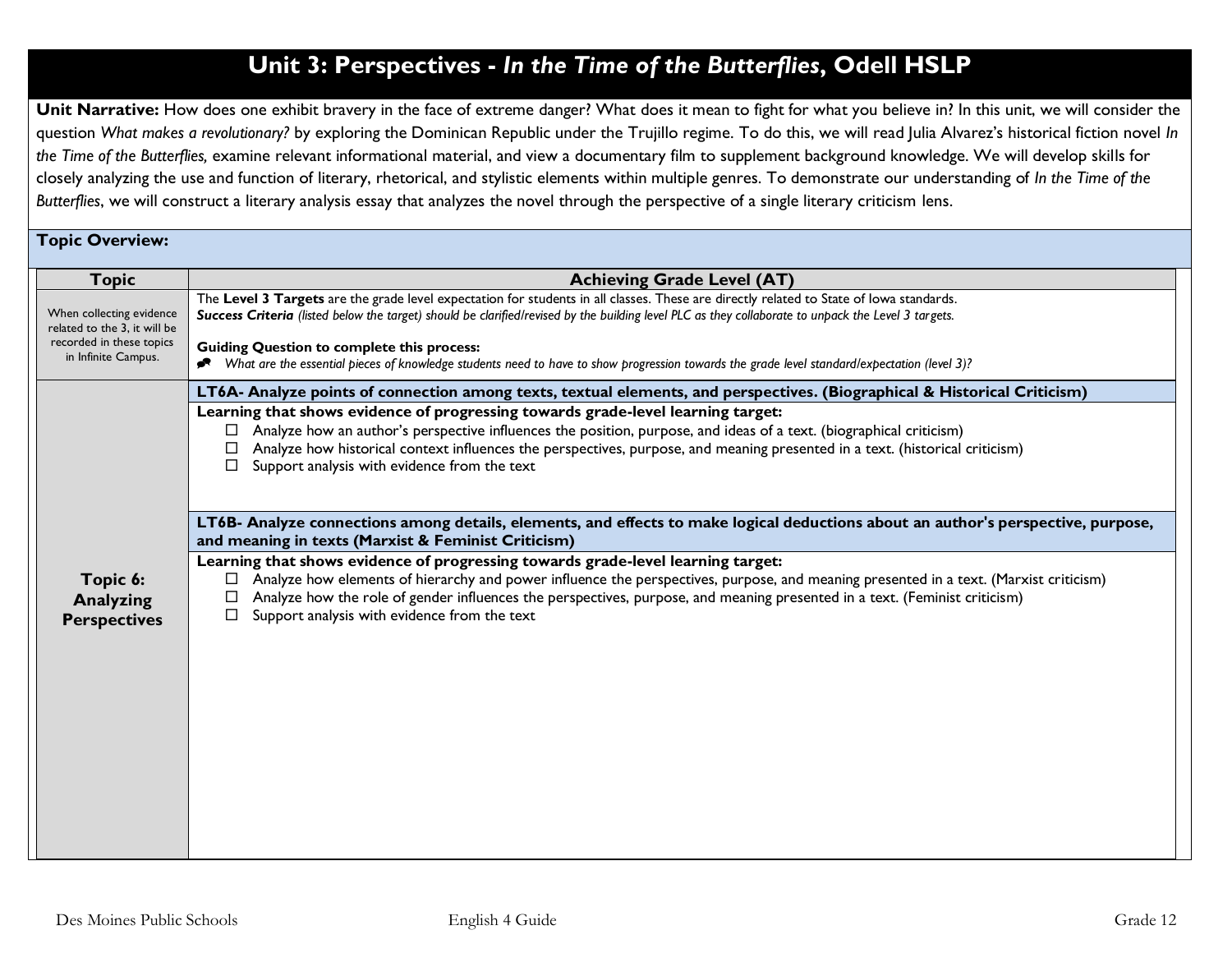| <b>Item Bank:</b>                                                                         |                                                                                                                                                                                                                                 |  |  |
|-------------------------------------------------------------------------------------------|---------------------------------------------------------------------------------------------------------------------------------------------------------------------------------------------------------------------------------|--|--|
| 6ATarget:                                                                                 | 6BTarget:                                                                                                                                                                                                                       |  |  |
| <b>Resources to teach:</b>                                                                | <b>Resources to teach:</b>                                                                                                                                                                                                      |  |  |
| In the Time of the Butterflies Evaluation Plan                                            | In the Time of the Butterflies Evaluation Plan                                                                                                                                                                                  |  |  |
|                                                                                           |                                                                                                                                                                                                                                 |  |  |
| <b>Aligned Odell Assessment</b>                                                           | <b>Aligned Odell Assessment</b>                                                                                                                                                                                                 |  |  |
| In the Time of the Butterflies Section I diagnostic                                       | In the Time of the Butterflies Section 3 diagnostic                                                                                                                                                                             |  |  |
| In the Time of the Butterflies Section 2 diagnostic                                       | In the Time of the Butterflies Section 4 diagnostic                                                                                                                                                                             |  |  |
| Standard Language: CCSS ELA RL.11-12.6                                                    | Standard Language: CCSS ELA L.II-12.3                                                                                                                                                                                           |  |  |
| Analyze a case in which grasping a point of view requires distinguishing what is directly | Apply knowledge of language to understand how language functions in different                                                                                                                                                   |  |  |
| stated in a text from what is really meant (e.g., satire, sarcasm, irony, or              | contexts, to make effective choices for meaning or style, and to comprehend more fully                                                                                                                                          |  |  |
| understatement).                                                                          | when reading or listening.                                                                                                                                                                                                      |  |  |
|                                                                                           |                                                                                                                                                                                                                                 |  |  |
|                                                                                           | <b>Guiding Questions, Ideas, and/or Concepts</b><br>Ideas and concepts in the spaces below are base line examples for all to use to ensure district wide coherence. Please add to these as you see instructional opportunities. |  |  |
|                                                                                           |                                                                                                                                                                                                                                 |  |  |
|                                                                                           |                                                                                                                                                                                                                                 |  |  |
|                                                                                           |                                                                                                                                                                                                                                 |  |  |
|                                                                                           |                                                                                                                                                                                                                                 |  |  |
|                                                                                           |                                                                                                                                                                                                                                 |  |  |
|                                                                                           |                                                                                                                                                                                                                                 |  |  |
|                                                                                           |                                                                                                                                                                                                                                 |  |  |
|                                                                                           |                                                                                                                                                                                                                                 |  |  |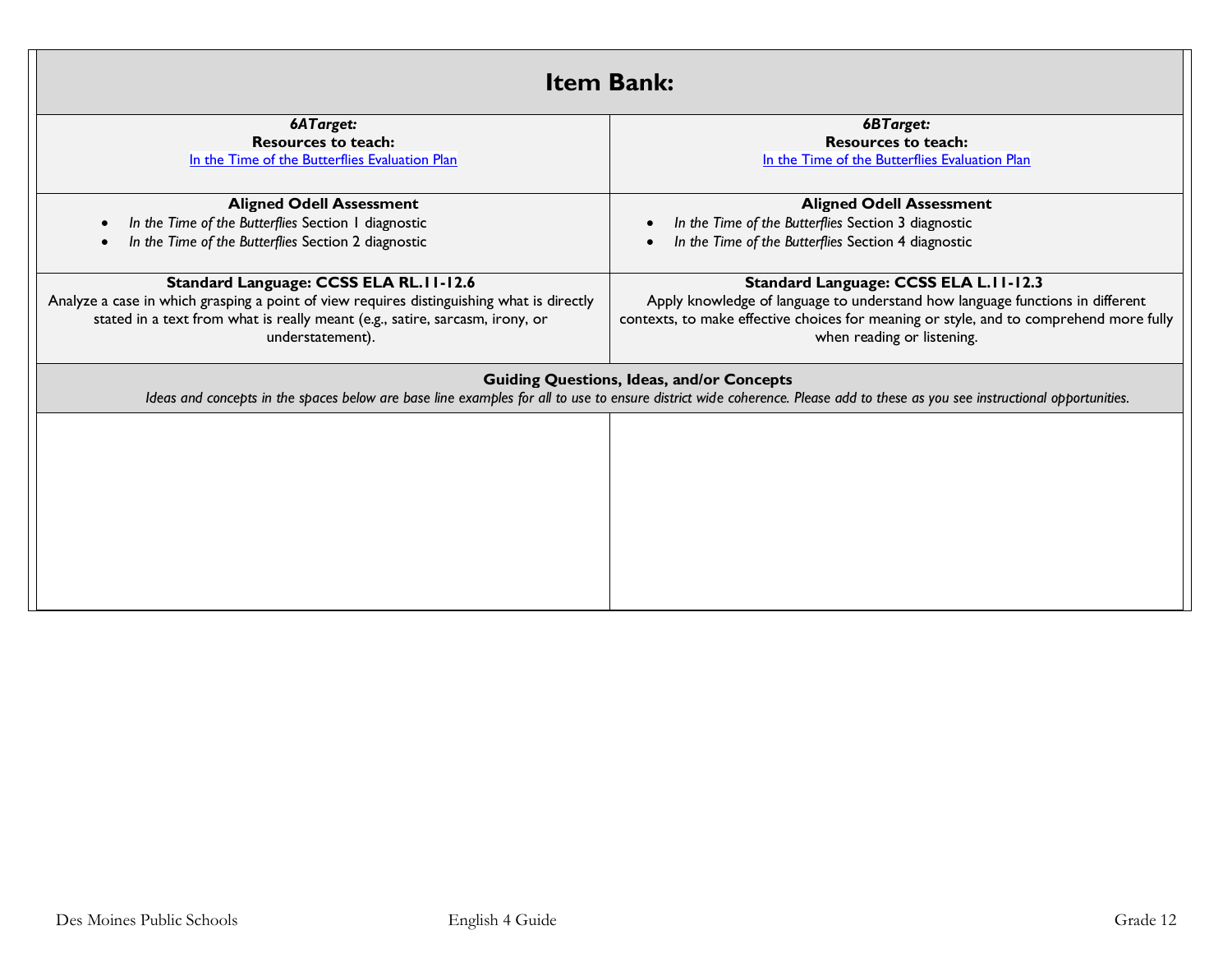**Topic Overview:** The culminating task for *In the Time of the Butterflies* invites students to examine how history remembers a revolutionary. As students navigate this rich example of historical fiction and the historical events that the story depicts, they should gather evidence in service of the following question: *What makes a*  revolutionary? Students will construct a formal essay that analyze multiple perspectives from the text through specific literary criticism lenses. Rough drafts or early versions of the paper can count toward the BOE.

| <b>Topic</b>                                                                                                                                 | <b>Achieving Grade Level (AT)</b>                                                                                                                                                                                                                                                                                                                                                                                                                                                                                                                                                                                                                            |  |  |
|----------------------------------------------------------------------------------------------------------------------------------------------|--------------------------------------------------------------------------------------------------------------------------------------------------------------------------------------------------------------------------------------------------------------------------------------------------------------------------------------------------------------------------------------------------------------------------------------------------------------------------------------------------------------------------------------------------------------------------------------------------------------------------------------------------------------|--|--|
| When collecting evidence<br>related to the 3, it will be<br>recorded in these topics<br>in Infinite Campus.                                  | The Level 3 Targets are the grade level expectation for students in all classes. These are directly related to State of lowa standards.<br>Success Criteria (listed below the target) should be clarified/revised by the building level PLC as they collaborate to unpack the Level 3 targets.<br><b>Guiding Question to complete this process:</b>                                                                                                                                                                                                                                                                                                          |  |  |
| What are the essential pieces of knowledge students need to have to show progression towards the grade level standard/expectation (level 3)? |                                                                                                                                                                                                                                                                                                                                                                                                                                                                                                                                                                                                                                                              |  |  |
| <b>Topic 6: Writing</b><br>Literary<br><b>Analyses</b>                                                                                       | LT6A- Construct a 5+ page literary analysis essay exploring how perspectives are constructed throughout In the Time of the Butterflies<br>Learning that shows evidence of progressing towards grade-level learning target:<br>Introduce precise claims about how the author utilizes multiple perspectives to communicate a complex narrative<br>$\Box$<br>Develop claims fully, supplying evidence and relevant commentary/explanation in order to support the analysis.<br>$\Box$<br>Organize ideas to establish coherent and logical explanations and arguments<br>$\Box$<br>Draw evidence from source texts to support analysis and reflection<br>$\Box$ |  |  |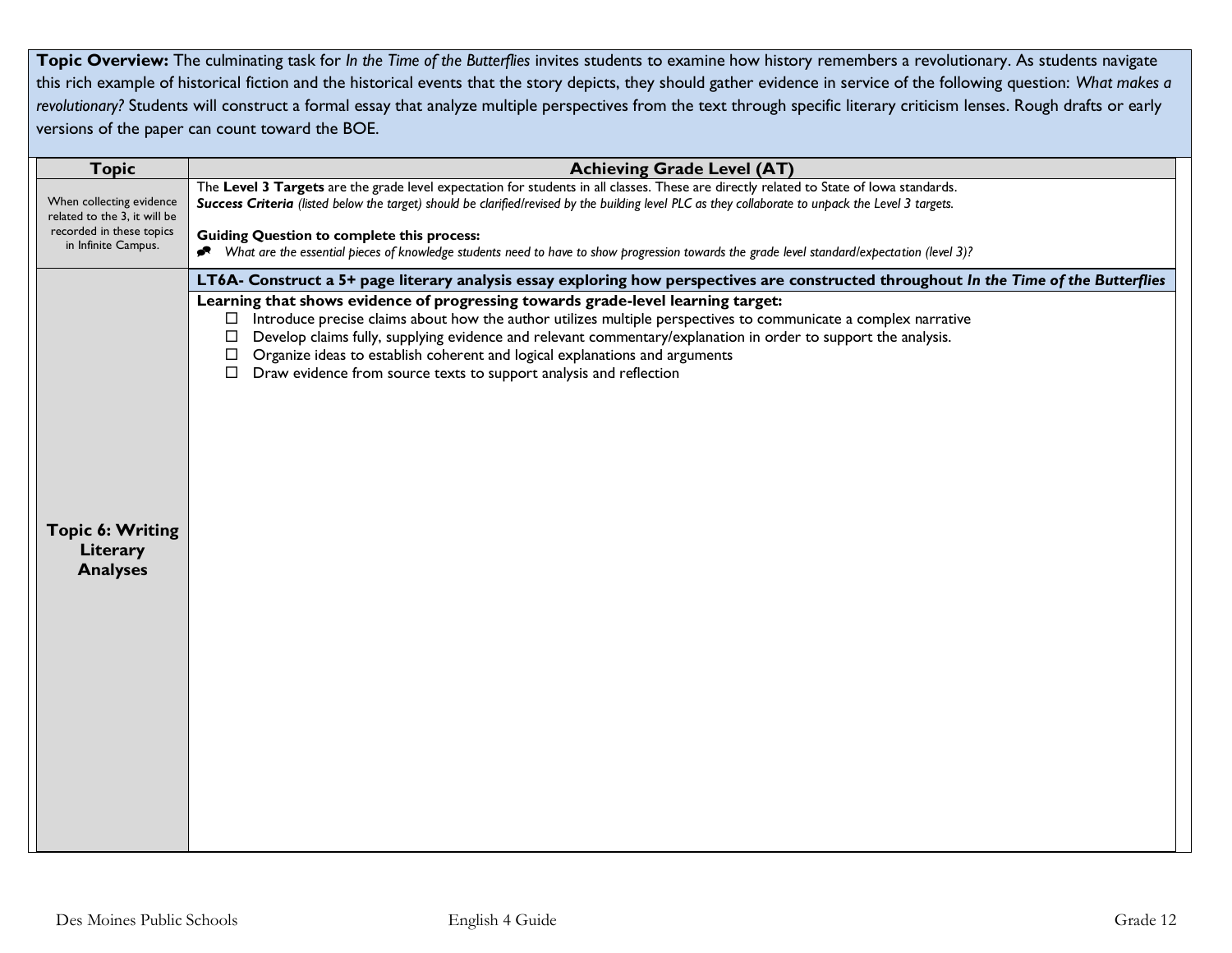### **Item Bank:**

#### *6ATarget:*

#### **Resources to teach:** [In the Time of the Butterflies Evaluation Plan](https://odell-uploads-staging.s3.amazonaws.com/release/materials/12d3_ep.pdf)

### **Aligned Odell Assessment**

• *In the Time of the Butterflies* Culminating Task

Section diagnostics can serve as formative examples of writing

- *In the Time of the Butterflies* Section 1 diagnostic
- *In the Time of the Butterflies* Section 2 diagnostic
- *In the Time of the Butterflies* Section 3 diagnostic
- *In the Time of the Butterflies* Section 4 diagnostic

#### **Standard Language: CCSS ELA W.11-12.1**

Write arguments to support claims in an analysis of substantive topics or texts, using valid reasoning and relevant and sufficient evidence.

#### **CCSS ELA W.11-12.9**

Draw evidence from literary or informational texts to support analysis, reflection, and research.

### **Guiding Questions, Ideas, and/or Concepts**

*Ideas and concepts in the spaces below are base line examples for all to use to ensure district wide coherence. Please add to these as you see instructional opportunities.*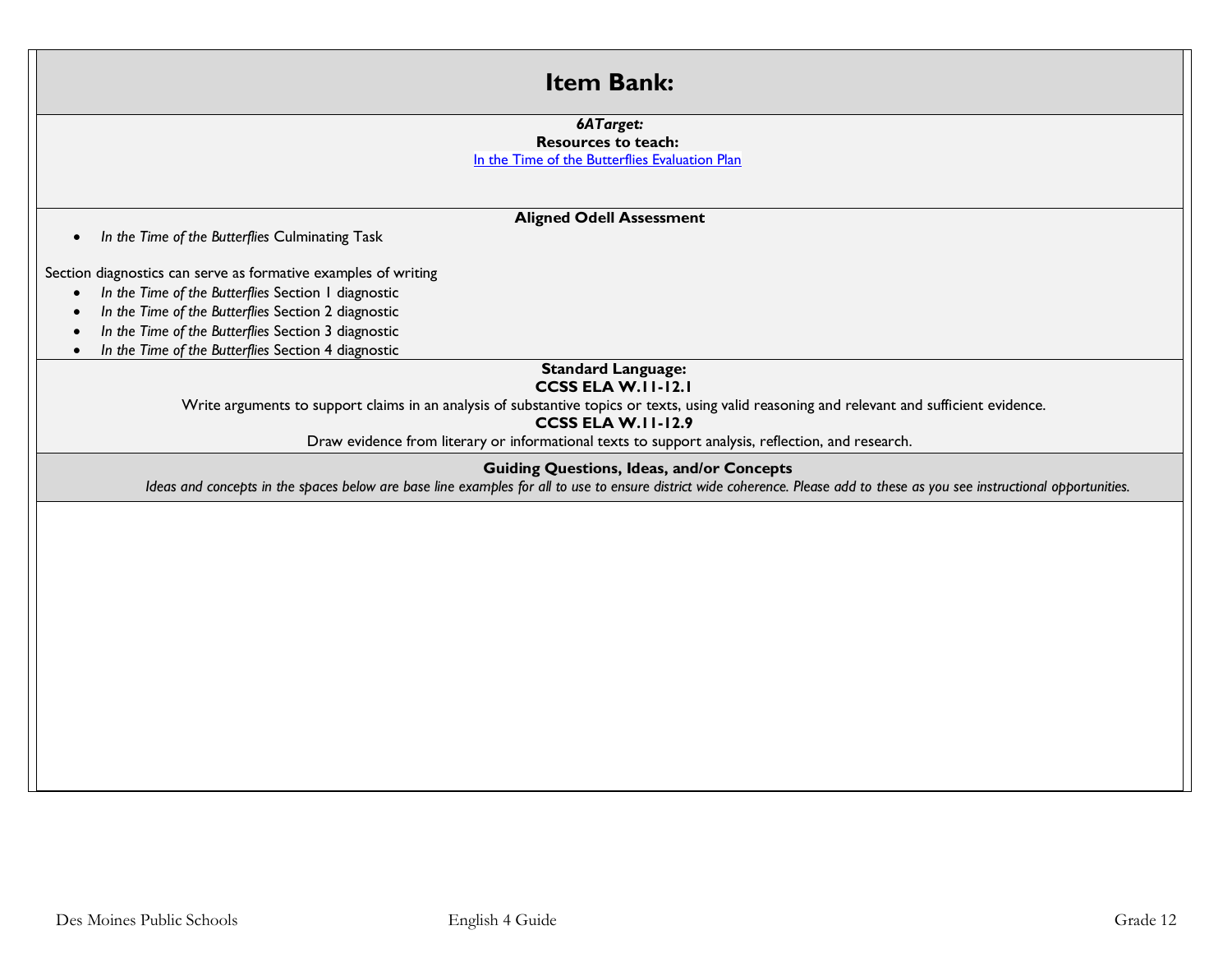# **Unit 4: Eye on the World**

Unit Narrative: As their final unit of their English experience, students are asked to shift their attention to research projects that give them a careful look at the complexities of the broader world and allow them to apply the many skills

### **Topic Overview:**

| <b>Topic</b>                                                                                                | <b>Achieving Grade Level (AT)</b>                                                                                                                                                                                                                                                                                                                                                                                                                                                                   |  |  |
|-------------------------------------------------------------------------------------------------------------|-----------------------------------------------------------------------------------------------------------------------------------------------------------------------------------------------------------------------------------------------------------------------------------------------------------------------------------------------------------------------------------------------------------------------------------------------------------------------------------------------------|--|--|
| When collecting evidence<br>related to the 3, it will be<br>recorded in these topics<br>in Infinite Campus. | The Level 3 Targets are the grade level expectation for students in all classes. These are directly related to State of lowa standards.<br>Success Criteria (listed below the target) should be clarified/revised by the building level PLC as they collaborate to unpack the Level 3 targets.<br><b>Guiding Question to complete this process:</b><br>Nhat are the essential pieces of knowledge students need to have to show progression towards the grade level standard/expectation (level 3)? |  |  |
| Topic 7:<br><b>Conducting</b><br><b>Research</b>                                                            | LT7A- Assess the strengths and limitations of each source in terms of the task, purpose, and audience<br>Learning that shows evidence of progressing towards grade-level learning target:<br>Identify information from credible sources that support an original argument<br>Assess the strengths and limitations of each source<br>Evaluate the credibility of sources for timeliness, authority, and objectivity                                                                                  |  |  |
|                                                                                                             | LT7B- Synthesize multiple sources on a subject in support of the creation of an original argument<br>Learning that shows evidence of progressing towards grade-level learning target:<br>Construct a research question<br>$\Box$<br>Narrow or broaden the inquiry when appropriate<br>Assess the scope of the research question in relationship to the available information<br>Identify sources that support a research question<br>Incorporate sources to create an original argument<br>□        |  |  |
|                                                                                                             | LT7C- Integrate information into the text selectively to maintain the flow of ideas, avoiding plagiarism and overreliance on any one<br>source and following a standard format for citation<br>Learning that shows evidence of progressing towards grade-level learning target:<br>Organize information in a logical format<br>Apply citation rules of an approved format (APA)<br>Use a variety of sources to support ideas                                                                        |  |  |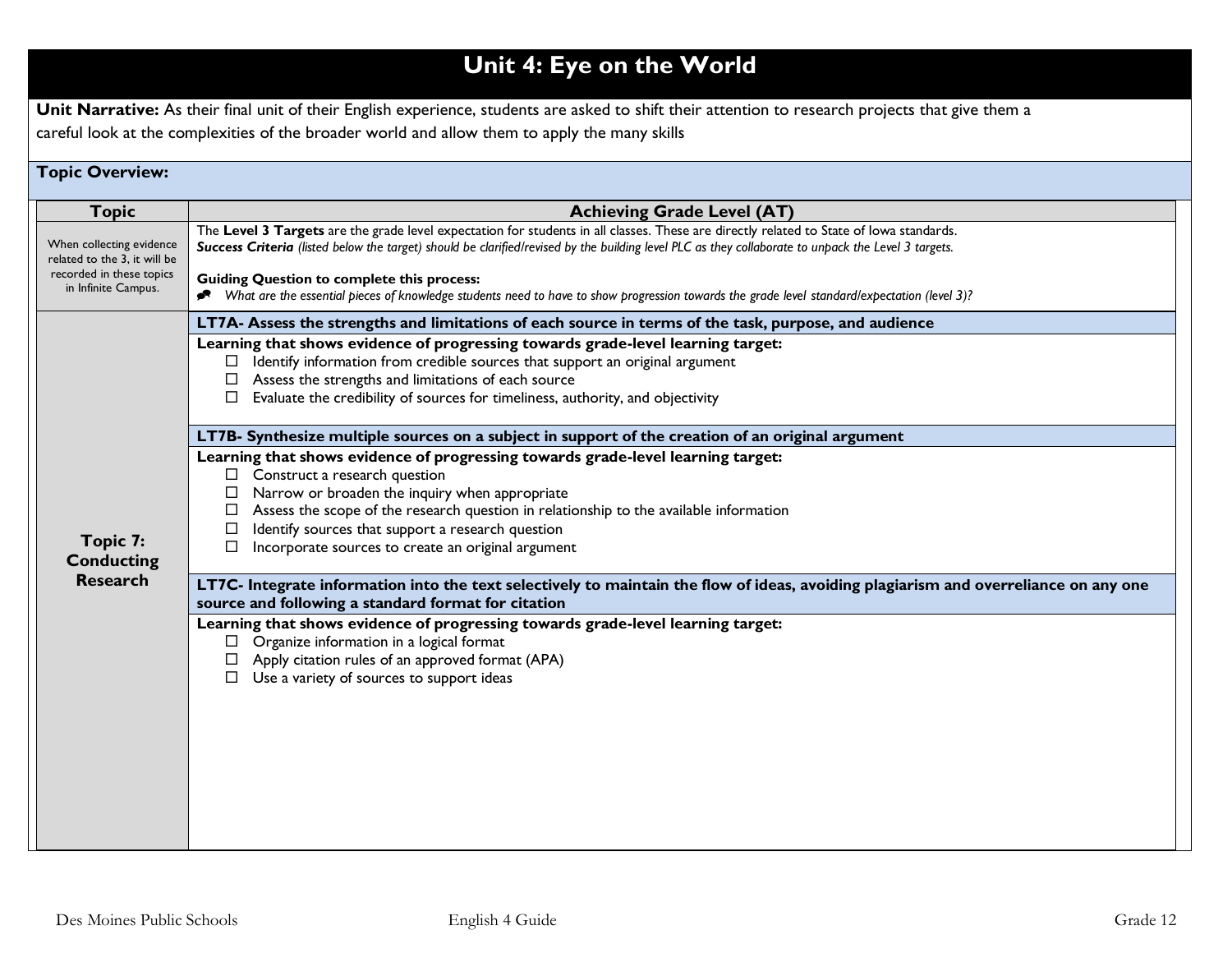| <b>Item Bank:</b>                                                                                                                                                                                                                                                                                                                                                                                                                                                          |                                                                                                                                                                                                                                                                                                                                                              |                                                                                                                                                                                                                                                                                                                                                              |  |
|----------------------------------------------------------------------------------------------------------------------------------------------------------------------------------------------------------------------------------------------------------------------------------------------------------------------------------------------------------------------------------------------------------------------------------------------------------------------------|--------------------------------------------------------------------------------------------------------------------------------------------------------------------------------------------------------------------------------------------------------------------------------------------------------------------------------------------------------------|--------------------------------------------------------------------------------------------------------------------------------------------------------------------------------------------------------------------------------------------------------------------------------------------------------------------------------------------------------------|--|
| 7ATarget:<br><b>Resources to teach:</b>                                                                                                                                                                                                                                                                                                                                                                                                                                    | <b>7BTarget:</b><br><b>Resources to teach:</b>                                                                                                                                                                                                                                                                                                               | 7CTarget:<br><b>Resources to teach:</b>                                                                                                                                                                                                                                                                                                                      |  |
| Standard Language: CCSS ELA W.II-12.8<br>Gather relevant information from multiple authoritative<br>print and digital sources, using advanced searches<br>effectively; assess the strengths and limitations of each<br>source in terms of the task, purpose, and audience;<br>integrate information into the text selectively to maintain<br>the flow of ideas, avoiding plagiarism and overreliance on<br>any one source and following a standard format for<br>citation. | Standard Language: CCSS ELA W.II-12.7<br>Conduct short as well as more sustained research<br>projects to answer a question (including a self-generated<br>question) or solve a problem; narrow or broaden the<br>inquiry when appropriate; synthesize multiple sources<br>on the subject, demonstrating understanding of the<br>subject under investigation. | Standard Language: CCSS ELA W.II-12.7<br>Conduct short as well as more sustained research<br>projects to answer a question (including a self-generated<br>question) or solve a problem; narrow or broaden the<br>inquiry when appropriate; synthesize multiple sources<br>on the subject, demonstrating understanding of the<br>subject under investigation. |  |
|                                                                                                                                                                                                                                                                                                                                                                                                                                                                            | <b>Guiding Questions, Ideas, and/or Concepts</b><br>Ideas and concepts in the spaces below are base line examples for all to use to ensure district wide coherence. Please add to these as you see instructional opportunities.                                                                                                                              |                                                                                                                                                                                                                                                                                                                                                              |  |
|                                                                                                                                                                                                                                                                                                                                                                                                                                                                            |                                                                                                                                                                                                                                                                                                                                                              |                                                                                                                                                                                                                                                                                                                                                              |  |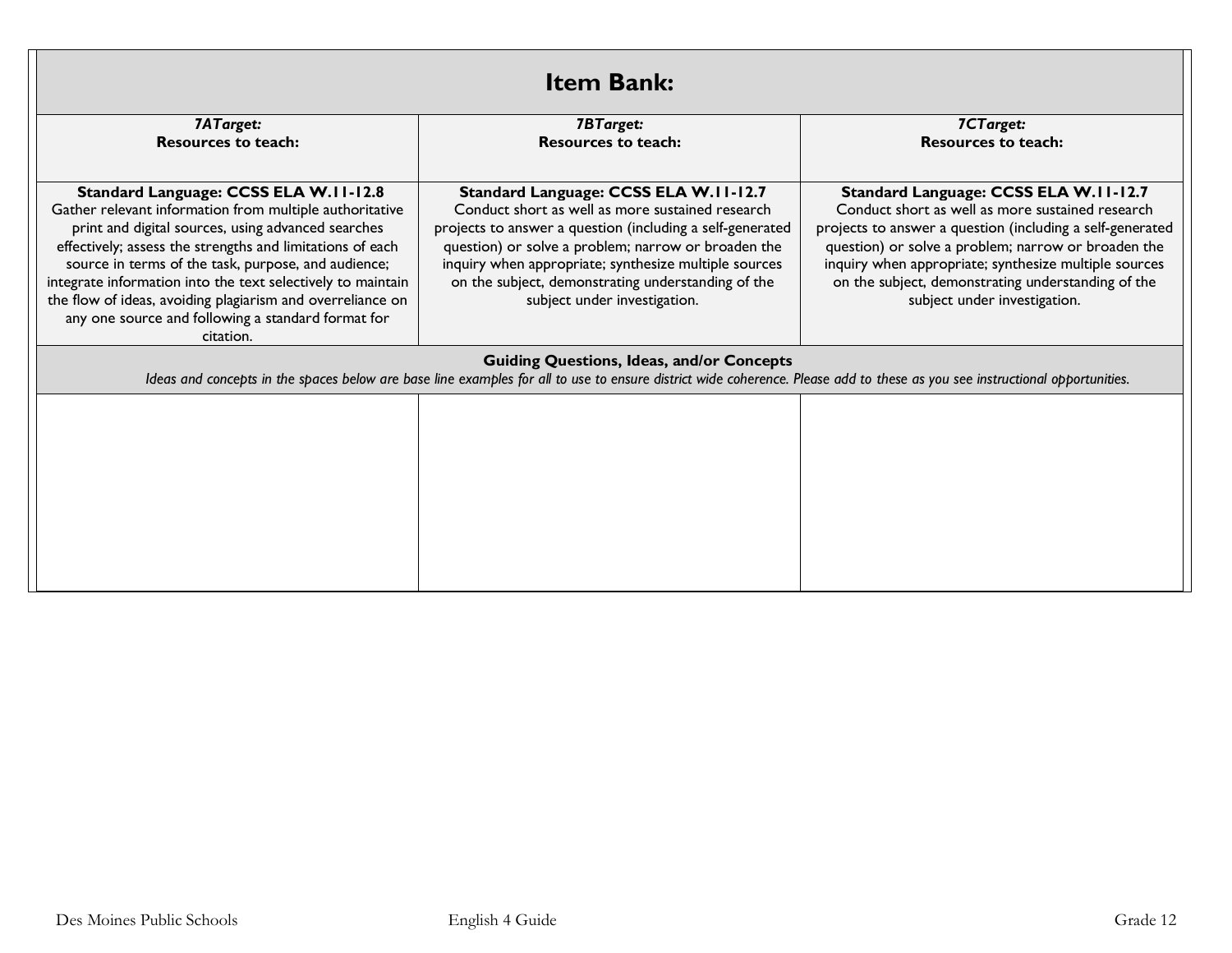| <b>Topic Overview:</b>                                                                                      |                                                                                                                                                                                                                                                                                                                                                                                                                                                                                                     |  |  |
|-------------------------------------------------------------------------------------------------------------|-----------------------------------------------------------------------------------------------------------------------------------------------------------------------------------------------------------------------------------------------------------------------------------------------------------------------------------------------------------------------------------------------------------------------------------------------------------------------------------------------------|--|--|
| <b>Topic</b>                                                                                                | <b>Achieving Grade Level (AT)</b>                                                                                                                                                                                                                                                                                                                                                                                                                                                                   |  |  |
| When collecting evidence<br>related to the 3, it will be<br>recorded in these topics<br>in Infinite Campus. | The Level 3 Targets are the grade level expectation for students in all classes. These are directly related to State of lowa standards.<br>Success Criteria (listed below the target) should be clarified/revised by the building level PLC as they collaborate to unpack the Level 3 targets.<br><b>Guiding Question to complete this process:</b><br>Nhat are the essential pieces of knowledge students need to have to show progression towards the grade level standard/expectation (level 3)? |  |  |
|                                                                                                             | LT8A- Present information, findings, and evidence conveying a distinct perspective through a variety of presentation techniques                                                                                                                                                                                                                                                                                                                                                                     |  |  |
|                                                                                                             | Learning that shows evidence of progressing towards grade-level learning target:<br>$\Box$ Use a variety of vocal techniques to engage the audience (e.g. rate, tone, volume, inflection, expression)<br>$\Box$ Organize ideas to convey a distinct perspective so that the line of reasoning is easy to follow                                                                                                                                                                                     |  |  |
|                                                                                                             | LT8B- Incorporate strategic use of digital media in presentations to enhance audience understanding of findings, reasoning, and<br>evidence                                                                                                                                                                                                                                                                                                                                                         |  |  |
| Topic 8:<br><b>Presenting</b><br><b>Findings</b>                                                            | Learning that shows evidence of progressing towards grade-level learning target:<br>$\Box$ Use of digital media helps establish an informed opinion or solution to a given problem<br>Use of multiple types of media enhances understandings of findings, reasoning and evidence<br>$\Box$                                                                                                                                                                                                          |  |  |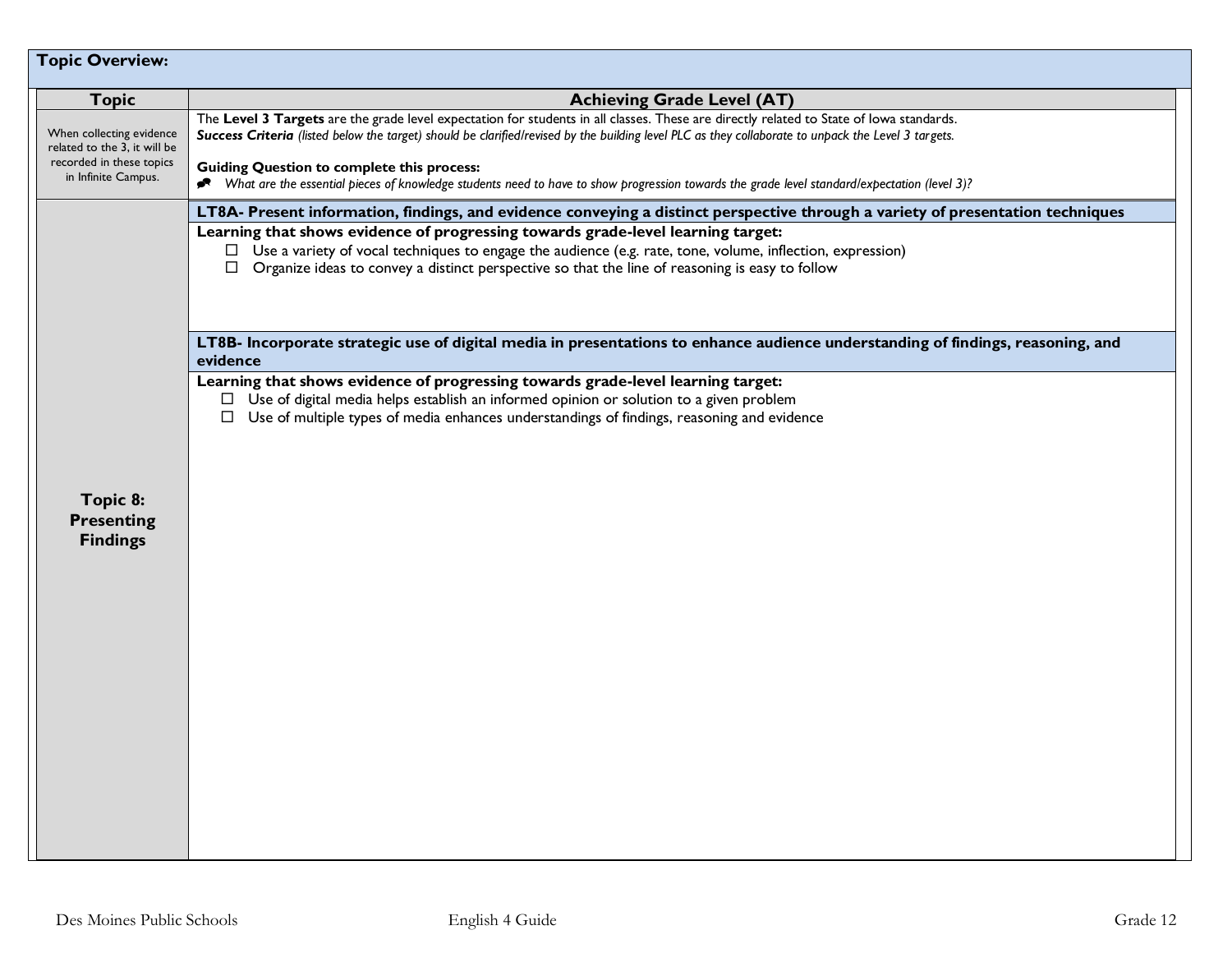| <b>Item Bank:</b>                                                                                                                                                                                                               |  |
|---------------------------------------------------------------------------------------------------------------------------------------------------------------------------------------------------------------------------------|--|
| 8ATarget:<br><b>Resources to teach:</b>                                                                                                                                                                                         |  |
| <b>Standard Language:</b><br><b>CCSS ELA W.II-12.I</b><br>Write arguments to support claims in an analysis of substantive topics or texts, using valid reasoning and relevant and sufficient evidence.                          |  |
| <b>Guiding Questions, Ideas, and/or Concepts</b><br>Ideas and concepts in the spaces below are base line examples for all to use to ensure district wide coherence. Please add to these as you see instructional opportunities. |  |
|                                                                                                                                                                                                                                 |  |
|                                                                                                                                                                                                                                 |  |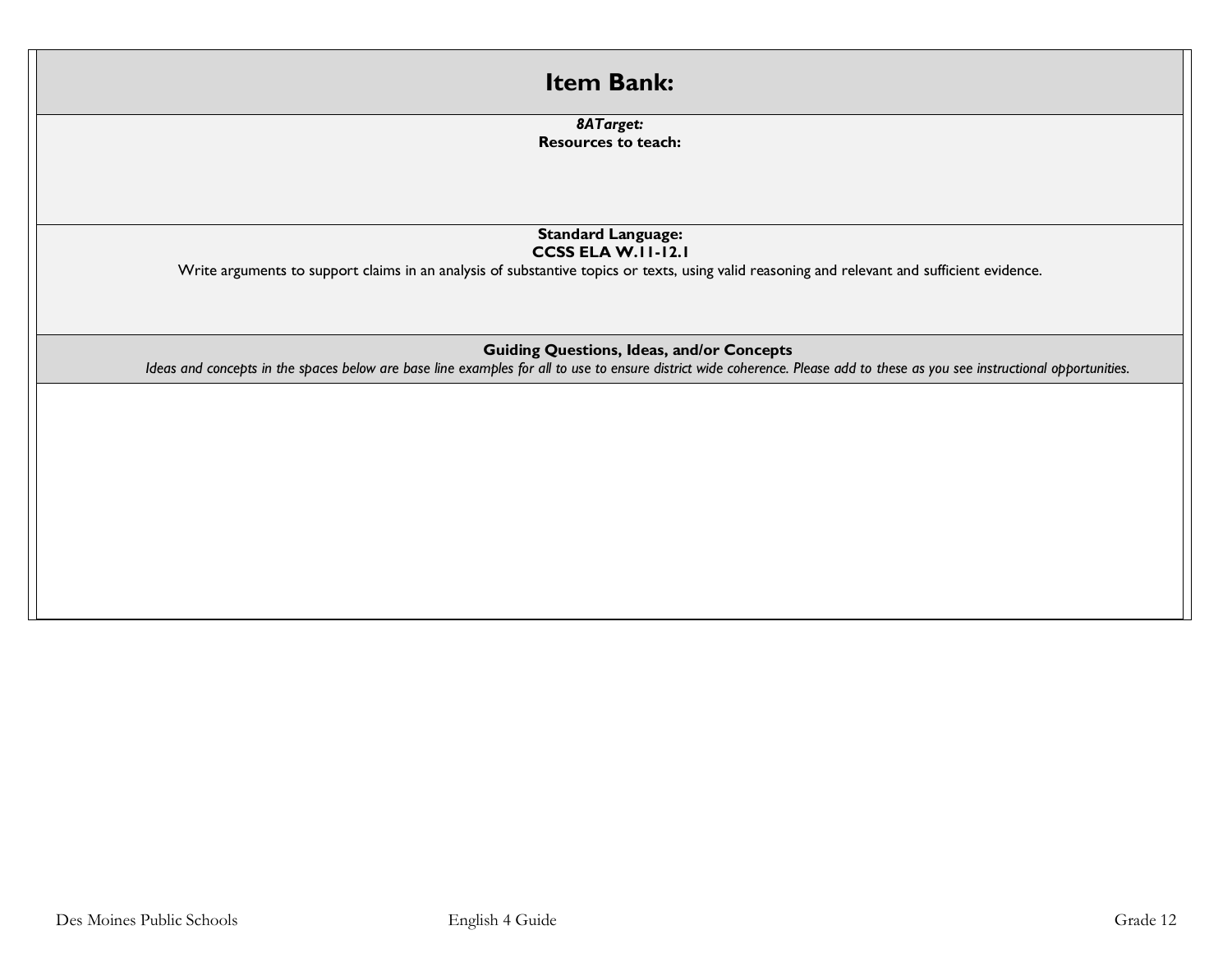# **Extended Topics S2**

Unit Narrative: Some skills are so fundamental to the function and organization of a course that they persist throughout the course instead of being limited to a specific unit. These skills are described in this section of the curriculum guide and should be taught in tandem with unit-based instruction throughout the year.

**Topic Overview:** This topic is collected and reported in both semesters. Activities used to collect evidence for this topic should be rooted in text-based discussion in a variety of formats. Students may need explicit instruction in academic discussion norms in order to support authentic conversations with peers. Propelling a conversation forward requires more than asking a pre-determined question. Support students in active listening strategies to enhance their ability to respond in thoughtful ways.

| <b>Topic</b>                                                                         | <b>Achieving Grade Level (AT)</b>                                                                                                                                                                                                                                                                                                                   |
|--------------------------------------------------------------------------------------|-----------------------------------------------------------------------------------------------------------------------------------------------------------------------------------------------------------------------------------------------------------------------------------------------------------------------------------------------------|
| When collecting evidence<br>related to the 3, it will be<br>recorded in these topics | The Level 3 Targets are the grade level expectation for students in all classes. These are directly related to State of lowa standards.<br>Success Criteria (listed below the target) should be clarified/revised by the building level PLC as they collaborate to unpack the Level 3 targets.<br><b>Guiding Question to complete this process:</b> |
| in Infinite Campus.                                                                  | What are the essential pieces of knowledge students need to have to show progression towards the grade level standard/expectation (level 3)?                                                                                                                                                                                                        |
|                                                                                      | LT10A- Students work productively in various roles with other participants.                                                                                                                                                                                                                                                                         |
|                                                                                      | Learning that shows evidence of progressing towards grade-level learning target:                                                                                                                                                                                                                                                                    |
|                                                                                      | $\Box$ Focus actively on independent and collaborative tasks.                                                                                                                                                                                                                                                                                       |
|                                                                                      | Change or reinforce ideas or perspectives based on new, credible information and experiences.<br>Evaluate personal contributions.                                                                                                                                                                                                                   |
|                                                                                      | Evaluate group dynamic.<br>$\Box$                                                                                                                                                                                                                                                                                                                   |
|                                                                                      |                                                                                                                                                                                                                                                                                                                                                     |
|                                                                                      | LT10B- Students can generate ideas, positions, products, and solutions to problems.                                                                                                                                                                                                                                                                 |
|                                                                                      | Learning that shows evidence of progressing towards grade-level learning target:                                                                                                                                                                                                                                                                    |
|                                                                                      | Provide textual evidence to support ideas.<br>Respond thoughtfully to perspectives of others.<br>□                                                                                                                                                                                                                                                  |
| Topic 10:<br><b>Collaborating in</b>                                                 | Pose questions to others to clarify, verify, or challenge ideas and conclusions                                                                                                                                                                                                                                                                     |
| <b>Discussions</b>                                                                   |                                                                                                                                                                                                                                                                                                                                                     |
| S <sub>2</sub>                                                                       |                                                                                                                                                                                                                                                                                                                                                     |
|                                                                                      |                                                                                                                                                                                                                                                                                                                                                     |
|                                                                                      |                                                                                                                                                                                                                                                                                                                                                     |
|                                                                                      |                                                                                                                                                                                                                                                                                                                                                     |
|                                                                                      |                                                                                                                                                                                                                                                                                                                                                     |
|                                                                                      |                                                                                                                                                                                                                                                                                                                                                     |
|                                                                                      |                                                                                                                                                                                                                                                                                                                                                     |
|                                                                                      |                                                                                                                                                                                                                                                                                                                                                     |
|                                                                                      |                                                                                                                                                                                                                                                                                                                                                     |
|                                                                                      |                                                                                                                                                                                                                                                                                                                                                     |
|                                                                                      |                                                                                                                                                                                                                                                                                                                                                     |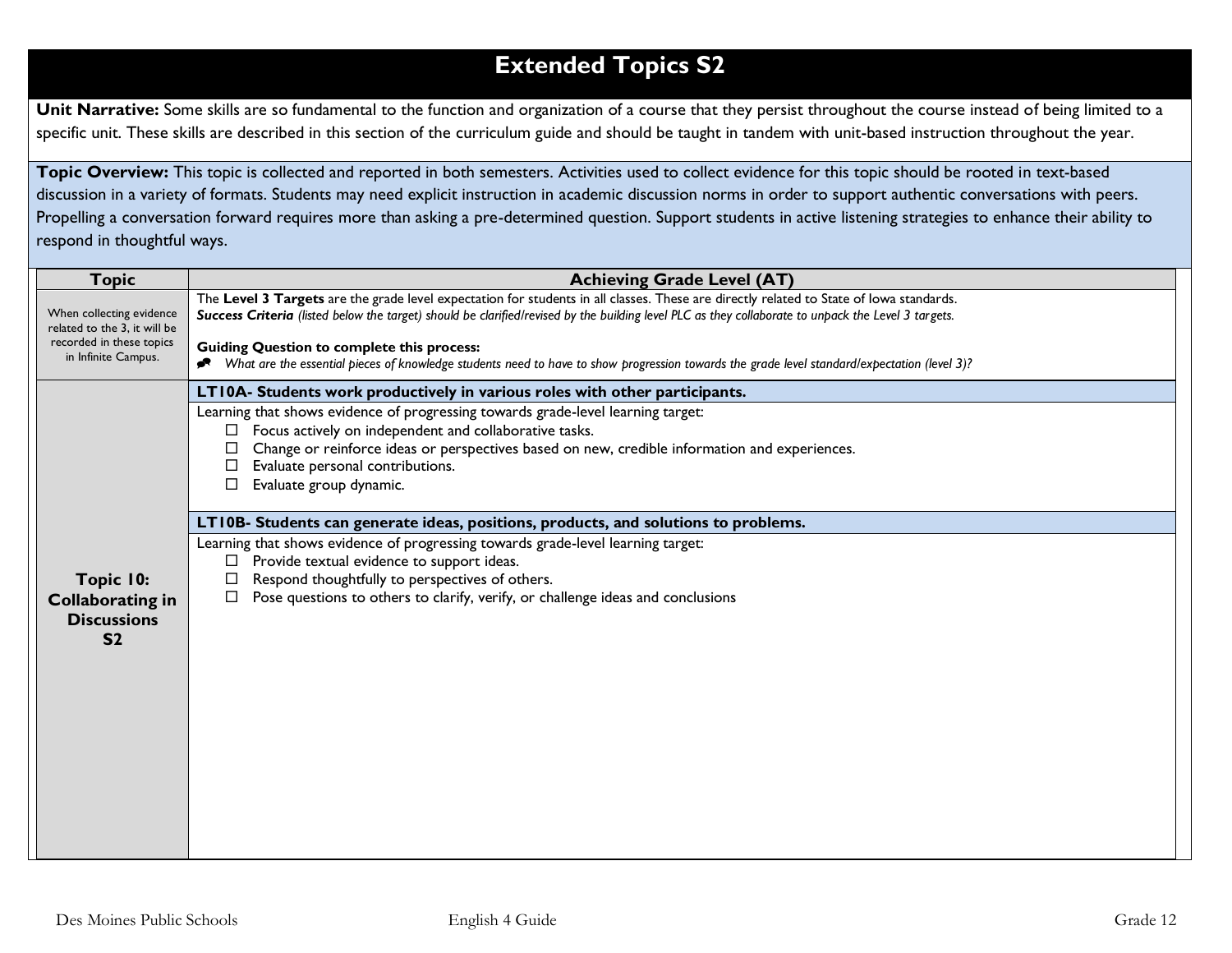| <b>Item Bank:</b>                                                                                                                                                                                                                                                                                                                |                                                |  |  |
|----------------------------------------------------------------------------------------------------------------------------------------------------------------------------------------------------------------------------------------------------------------------------------------------------------------------------------|------------------------------------------------|--|--|
| <b>10ATarget:</b><br><b>Resources to Teach</b>                                                                                                                                                                                                                                                                                   | <b>IOBTarget:</b><br><b>Resources to Teach</b> |  |  |
|                                                                                                                                                                                                                                                                                                                                  |                                                |  |  |
| <b>Standard Language</b><br><b>CCSS ELA SL. II-12.1</b><br>Initiate and participate effectively in a range of collaborative discussions (one-on-one, in groups, and teacher-led) with diverse partners on grades 9-10 topics, texts, and issues,<br>building on others' ideas and expressing their own clearly and persuasively. |                                                |  |  |
| <b>Guiding Questions, Ideas, and/or Concepts</b><br>Ideas and concepts in the spaces below are base line examples for all to use to ensure district wide coherence. Please add to these as you see instructional opportunities.                                                                                                  |                                                |  |  |
|                                                                                                                                                                                                                                                                                                                                  |                                                |  |  |
|                                                                                                                                                                                                                                                                                                                                  |                                                |  |  |
|                                                                                                                                                                                                                                                                                                                                  |                                                |  |  |
|                                                                                                                                                                                                                                                                                                                                  |                                                |  |  |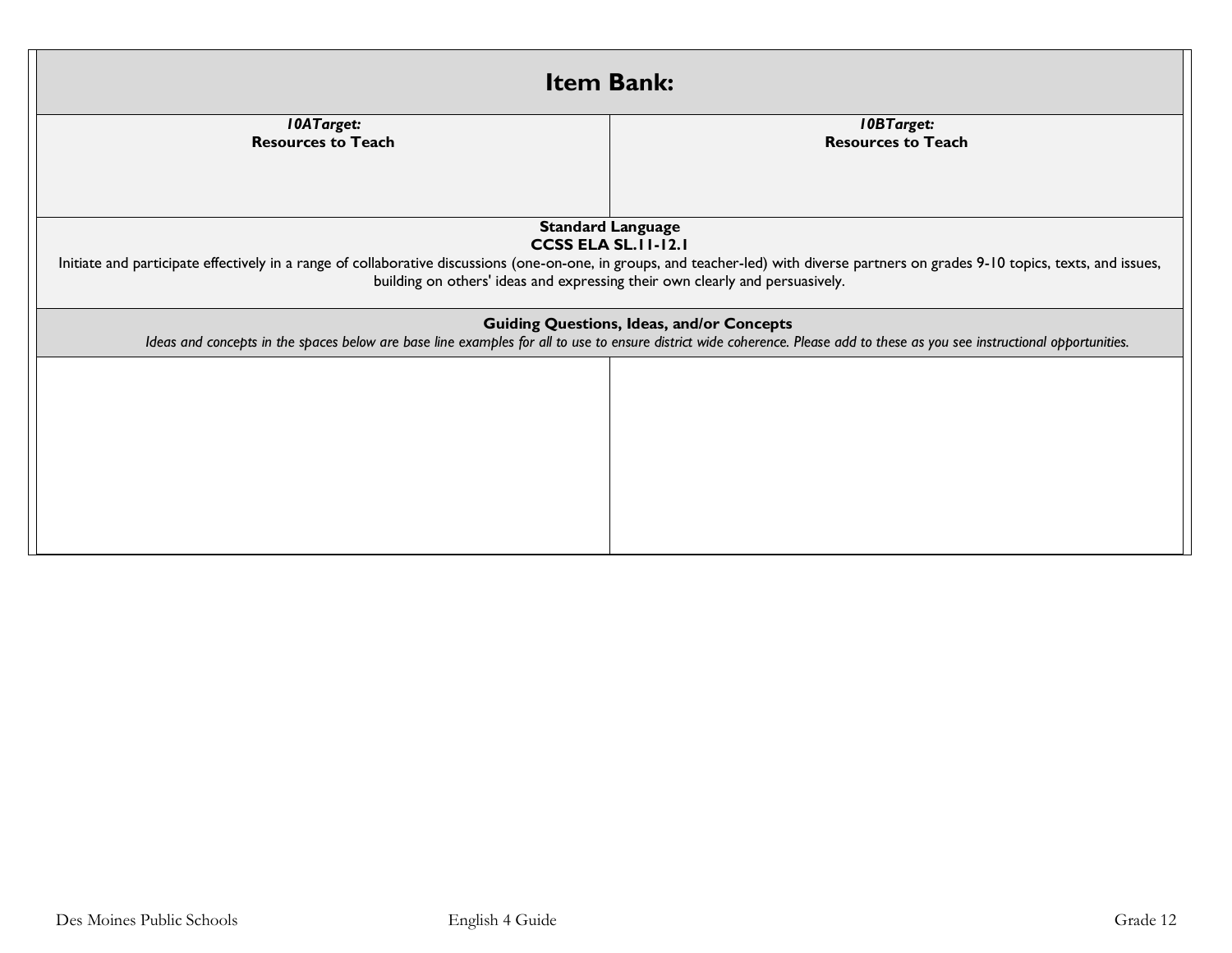Topic Overview: Instruction around sound principles of English grammar, vocabulary, punctuation, capitalization, and spelling are foundational to the Language Arts classroom. In order to fully assess student's understanding of these concepts, they must be applied to writing. This topic is intended to assess students work in the writing process as they work to improve their command of written English. While specific instruction may need to live at the success criteria level, assessment of student progress should focus wholistically on the student's application of skills in writing.

| <b>Topic</b>                                             | <b>Achieving Grade Level (AT)</b>                                                                                                                                                                                                                                                                                                                                                                                                                             |  |  |
|----------------------------------------------------------|---------------------------------------------------------------------------------------------------------------------------------------------------------------------------------------------------------------------------------------------------------------------------------------------------------------------------------------------------------------------------------------------------------------------------------------------------------------|--|--|
| When collecting evidence<br>related to the 3, it will be | The Level 3 Targets are the grade level expectation for students in all classes. These are directly related to State of lowa standards.<br>Success Criteria (listed below the target) should be clarified/revised by the building level PLC as they collaborate to unpack the Level 3 targets.                                                                                                                                                                |  |  |
| recorded in these topics<br>in Infinite Campus.          | <b>Guiding Question to complete this process:</b><br>* What are the essential pieces of knowledge students need to have to show progression towards the grade level standard/expectation (level 3)?                                                                                                                                                                                                                                                           |  |  |
|                                                          | LTIIA- Engage in the writing process to produce clear and coherent writing for multiple purposes.                                                                                                                                                                                                                                                                                                                                                             |  |  |
|                                                          | Learning that shows evidence of progressing towards grade-level learning target:<br>Develop a plan for writing, focusing on what is most significant for a specific purpose and audience<br>Produce clear and coherent writing in which the development is appropriate to the task, purpose and audience.<br>Create multiple drafts, examining rough drafts and considering ways to revise through the addition or subtraction of material.                   |  |  |
|                                                          | LTIIB- Demonstrate command of conventions of standard English                                                                                                                                                                                                                                                                                                                                                                                                 |  |  |
|                                                          | Learning that shows evidence of progressing towards grade-level learning target:<br>Recognize and correct awkward phrasing in sentence structure (e.g., clauses where the intended meaning is clear but the sentence is<br>ungrammatical, incorrect use of clauses in complex sentences)<br>Maintain consistent verb tense and voice in writing<br>$\Box$                                                                                                     |  |  |
| <b>Topic II:</b>                                         | LTIIC- Utilize textual evidence to support analysis                                                                                                                                                                                                                                                                                                                                                                                                           |  |  |
| <b>Constructing</b><br><b>Writing</b><br>S <sub>2</sub>  | Learning that shows evidence of progressing towards grade-level learning target:<br>Integrate quotes and citations while maintaining the flow of ideas (dialogue quotes) (APA)<br>□<br>Integrate quotations and citations using a colon (APA)<br>□<br>Prepare extended bibliographies and/or works cited list (APA)<br>□<br>Use standard formatting for source acknowledgement according to MLA or APA style guidelines as appropriate for the task<br>$\Box$ |  |  |